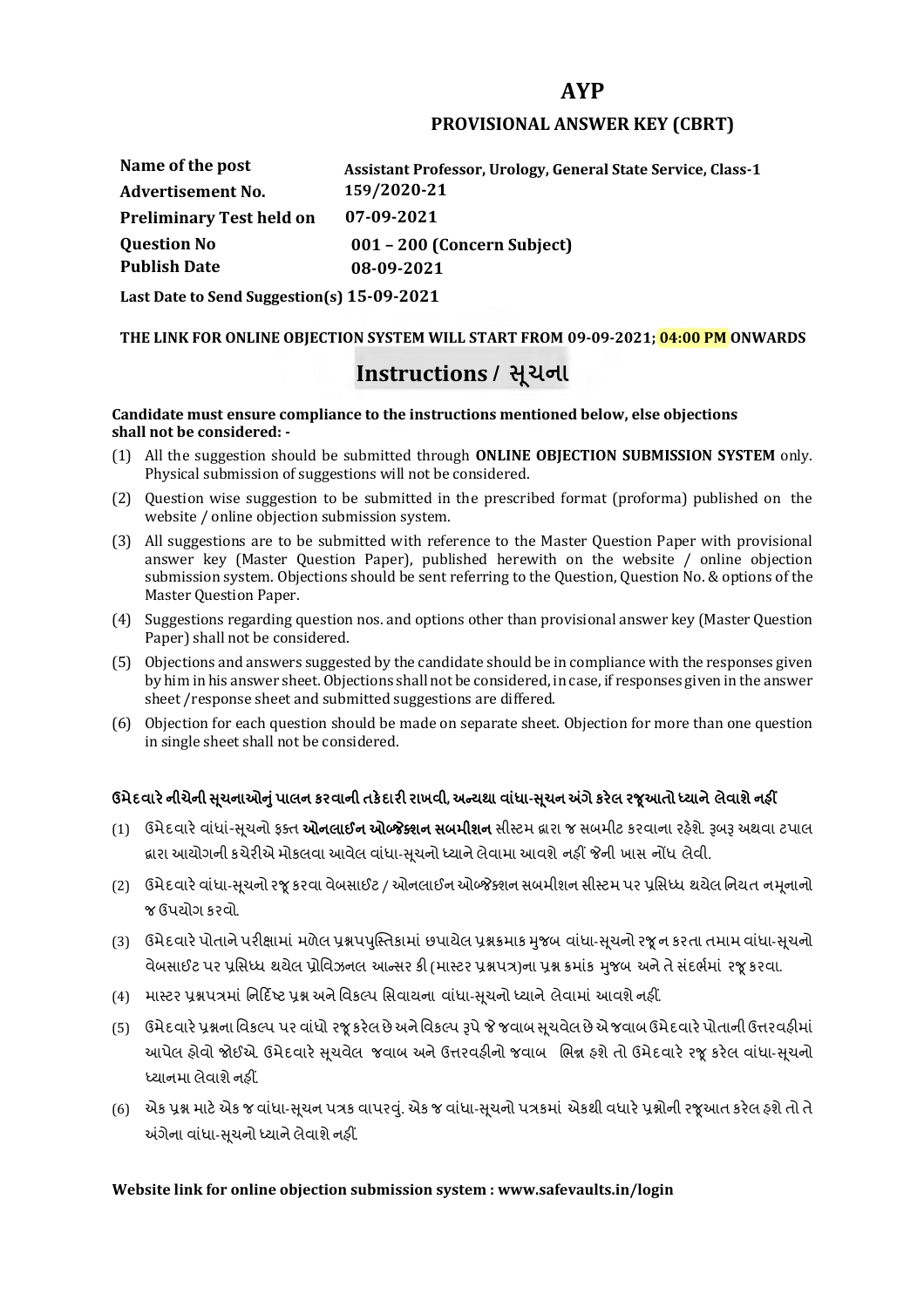**(A) Parkinson disease (B) Renal cell carcinoma (C) Bladder diverticula (D) Prostate cancer 002. All of the following in the medical history suggest that erectile dysfunction is more likely due to organic rather than psychogenic causes EXCEPT: (A) sudden onset. (B) peripheral vascular disease. (C) absence of nocturnal erections. (D) diabetes mellitus. 003. The definition of IC proposed by the National Institute of Arthritis, Diabetes, Digestive and Kidney Diseases (NIDDK) is best considered a: (A) de facto definition of the disease. (B) diagnostic pathway. (C) definition applicable mainly to clinical research studies. (D) historic document of no current value. 004. HPV vaccines are indicated for which groups? (A) All sexually active women (B) All sexually active men who have sex with men (MSMs) (C) Men and women up to age 26 years (D) Only women up to age 26 years 005. New onset of abdominal pain and distention after antegrade instillation of fluid in a child with a cecostomy tube in place for more than 6 months should alert the physician about: (A) spontaneous cecal perforation. (B) use of hypotonic fluid for irrigations. (C) presence of a large fecal load in the rectum and descending colon. (D) an incompetent ileocecal valve with retrograde irrigation into the terminal ileum. 006. Normal bladder compliance is based on: (A) ample collagen type II. (B) inverse relationship of bladder volume and bladder pressure. (C) bladder unfolding, elasticity, and viscoelasticity. (D) subepithelial matrix bridges associated with collagen. 007. Chronically elevated bladder filling pressures may cause hydronephrosis, vesicoureteral reflux, and impaired renal function. The lowest pressure threshold most often reported to cause problems is: (A) 20 cm H2O. (B) 30 cm H2O. (C) 40 cm H2O. (D) 50 cm H2O. 008. Creating an antireflux mechanism is most difficult with anastomosis to the: (A) stomach. (B) ileum. (C) cecum. (D) transverse colon. 009. The renal segment with the most variable blood supply is the: (A) apex. (B) upper. (C) middle. (D) lower.**

**001. Which of the following disorders may commonly lead to irritative voiding symptoms?**

**AYP-AYP-MASTER ] 1 P.T.O.**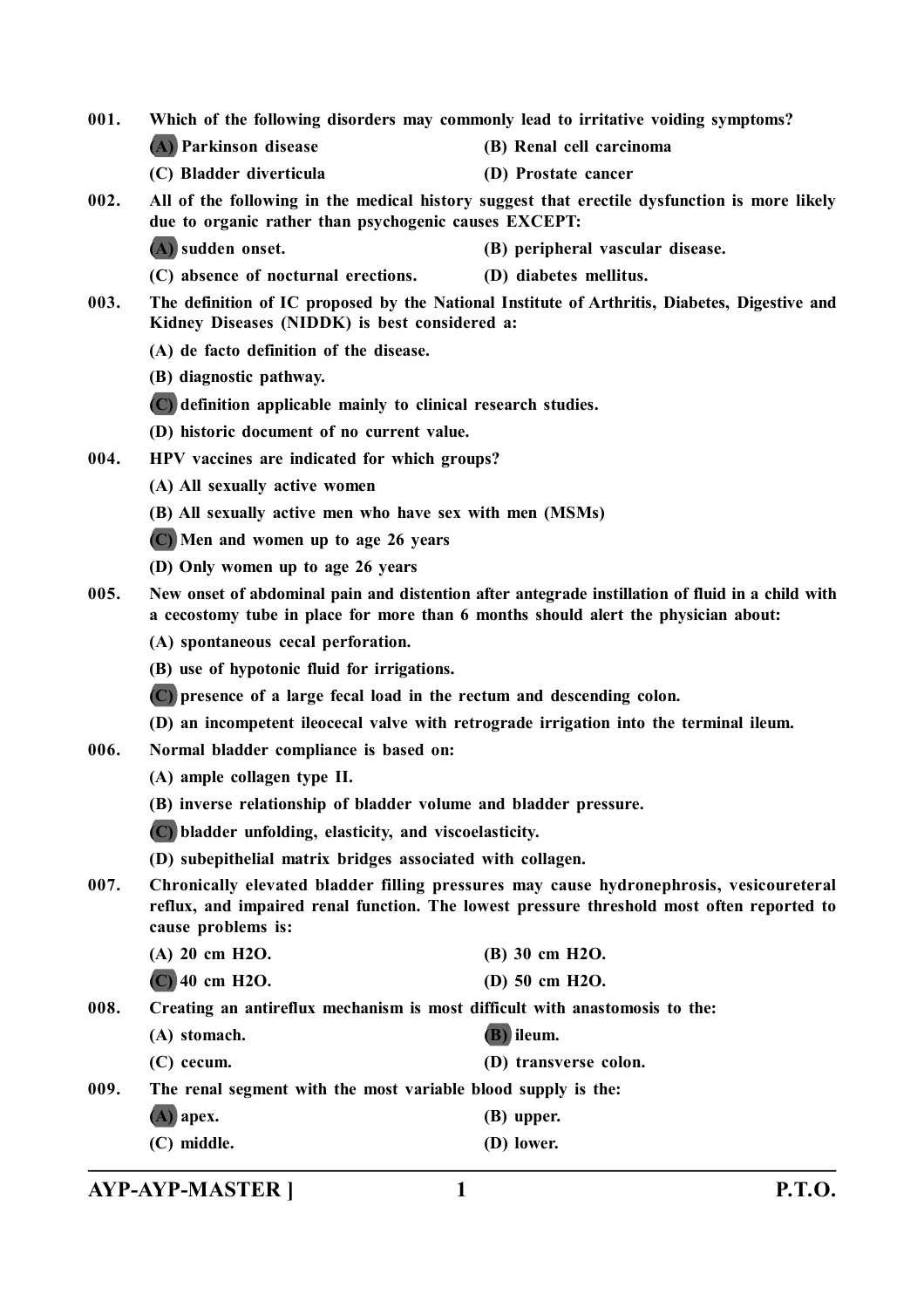- **010. The definition of IC proposed by the National Institute of Arthritis, Diabetes, Digestive and Kidney Diseases (NIDDK) is best considered a:**
	- **(A) de facto definition of the disease.**
	- **(B) diagnostic pathway.**
	- **(C) definition applicable mainly to clinical research studies.**
	- **(D) historic document of no current value.**
- **011. HPV vaccines are indicated for which groups?**
	- **(A) All sexually active women**
	- **(B) All sexually active men who have sex with men (MSMs)**
	- **(C) Men and women up to age 26 years**
	- **(D) Only women up to age 26 years**
- **012. In patients with occult renal artery stenosis, angiotensin-converting enzyme (ACE) inhibitors cause acute renal failure (ARF) due to:**
	-
	- **(A) sodium retention. (B) increased antidiuretic hormone.**
	- **(C) afferent arteriolar vasoconstriction. (D) efferent arteriolar vasodilation.**
- **013. Which class of antihypertensives is contraindicated during the evaluation of primary aldosteronism?**
	- **(A) Calcium channel blockers (B) Alpha blockers**
- - **(C) Aldosterone-receptor blockers (D) Angiotensin-converting enzyme inhibitors**
- **014. Which of the following statements is TRUE regarding cystography for diagnosis of bladder injury?**
	- **(A) If the patient is already undergoing computed tomography (CT) for evaluation of associated injuries, CT cystography should be performed via antegrade filling of the bladder after intravenous administration of radiographic contrast material and clamping the Foley catheter.**
	- **(B) If plain film cystograms are obtained, the study is considered negative and complete if there is no extravasation of contrast agent seen on the filling film.**
	- **(C) An absolute indication for immediate cystography is the presence of pelvic fracture and microhematuria.**
	- **(D) None of the above.**
- **015. Which of the following criteria is an accepted indication for two cycles of adjuvant chemotherapy after primary RPLND?**
	- **(A) Number of positive nodes relative to the number removed**
	- **(B) Teratoma only nodal metastases**
	- **(C) Extranodal extension of GCT**
	- **(D) pN2 disease or higher**
- **016. Which of the following statements is TRUE regarding the natural history of penile cancer?**
	- **(A) Metastases from the primary tumor often involve lung, liver, or bone as initial sites.**
	- **(B) Lymphatic drainage from the primary tumor is ipsilateral alone in most cases.**
	- **(C) Metastasis initially involves inguinal lymph nodes beneath the fascia lata.**
	- **(D) Metastasis initially involves inguinal lymph nodes above the fascia lata.**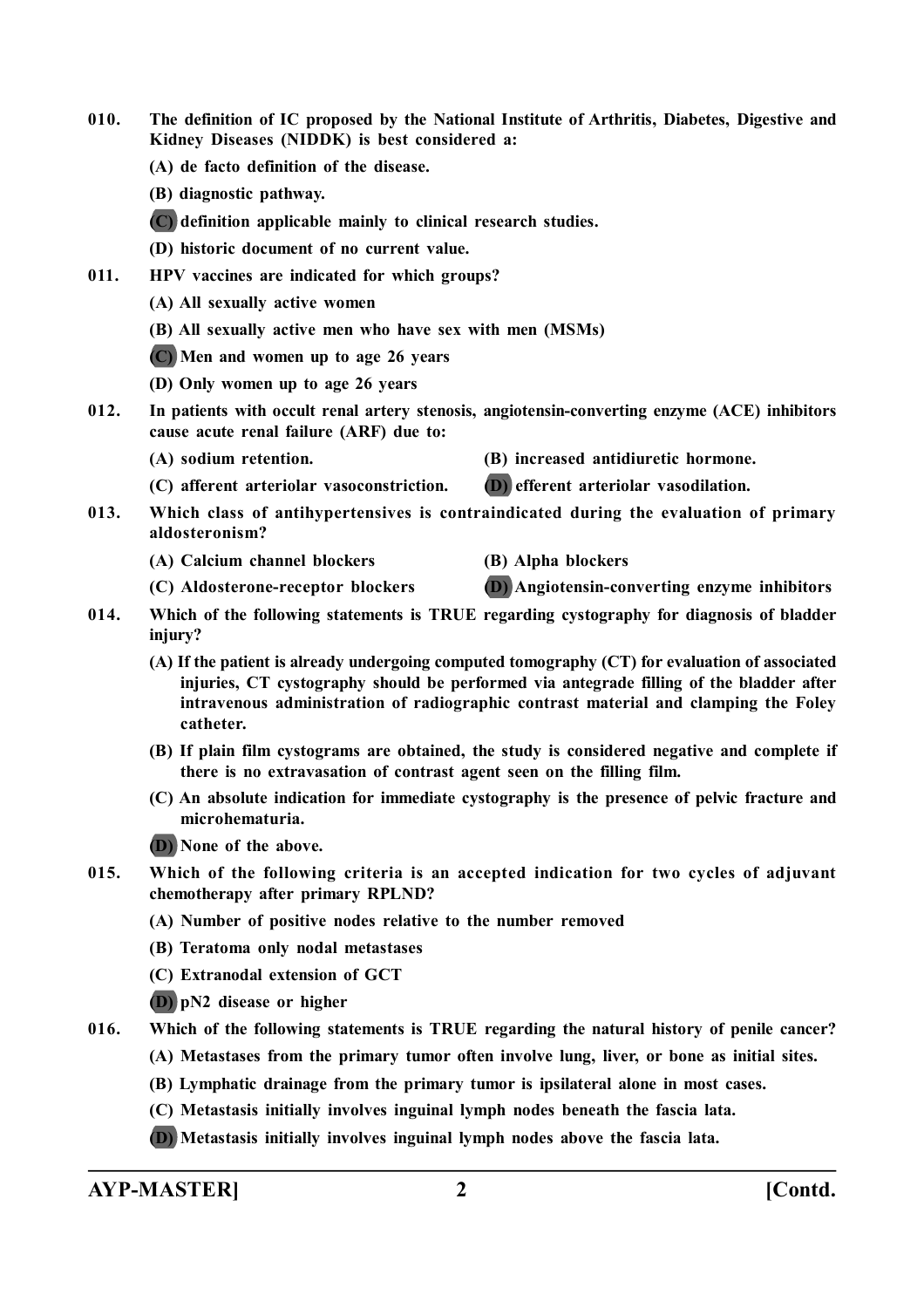- **017. Which of the following statements is true regarding dynamic sentinel node biopsy (DSNB)?**
	- **(A) After a positive DSNB, patients should undergo strict active vigilance with PET scans and repeated biopsies every 6 months.**
	- **(B) DSNB has a relatively short learning curve that helped this procedure to be widely adopted in several centers around the world, avoiding unnecessary ILND.**
	- **(C) When properly done, DSNB can achieve more than 80% of sensitivity for lymph node metastases in patients with penile cancer.**
	- **(D) On the DSNB, there is only the use of technetium nanocolloid the day before the procedure described.**
- **018. All of the following statements are true about nocturia EXCEPT:**
	- **(A) nocturia is voiding that is preceded and followed by sleep.**
	- **(B) the prevalence of nocturia increases with age.**
	- **(C) nocturia impairs sleep efficiency, sleep latency, and slow-wave sleep and is associated with increased mortality.**
	- **(D) one or more voids per night appear to be clinically significant.**
- **019. A 75-year-old obese man (100 kg) with a short neck reports frequent urination during the nighttime and completes a voiding diary. His 24-hour voided volume is 2000 mL, and his NUV is 1000 mL. Based on these diary findings, this man has:**
	- **(A) global polyuria. (B) nocturnal polyuria.**
	- **(C) diminished nocturnal bladder capacity. (D) diminished global bladder capacity**
- **020. Which of the following is least consistent with a diagnosis of vanishing testis?**
	- **(A) Patent processus vaginalis**
	- **(B) Contralateral testicular hypertrophy**
	- **(C) Palpable nubbin in scrotum**
	- **(D) Increased serum follicle-stimulating hormone**
- **021. Each of the following is more common in association with cryptorchid testes, EXCEPT:**
	- **(A) atrophy. (B) microlithiasis.**
	- **(C) mature teratoma. (D) ectasia of the rete testis.**
- **022. Which of the following statements is TRUE regarding dihydrotestosterone (DHT)?**
	- **(A) It produces virilization of Wolffian duct structures.**
	- **(B) It is converted by 5á-reductase to testosterone in the liver.**
	- **(C) It induces virilization of the urogenital sinus.**
	- **(D) It acts locally to produce regression of Müllerian structures.**
- **023. The most common finding in cloacal anomalies that have been diagnosed by antenatal ultrasonography is:**
	-
	- **(C) distended bladder. (D) distended vagina**
	- **(A) ascites. (B) distended rectum.**
		-
- **024. In boys with posterior urethral valves:**
	- **(A) intervention in utero will prevent the need for renal transplant in adulthood.**
	- **(B) fertility will likely be normal.**
	- **(C) 60% will have urinary incontinence.**
	- **(D) bladder function will be normal if valves are incised in the first month of life.**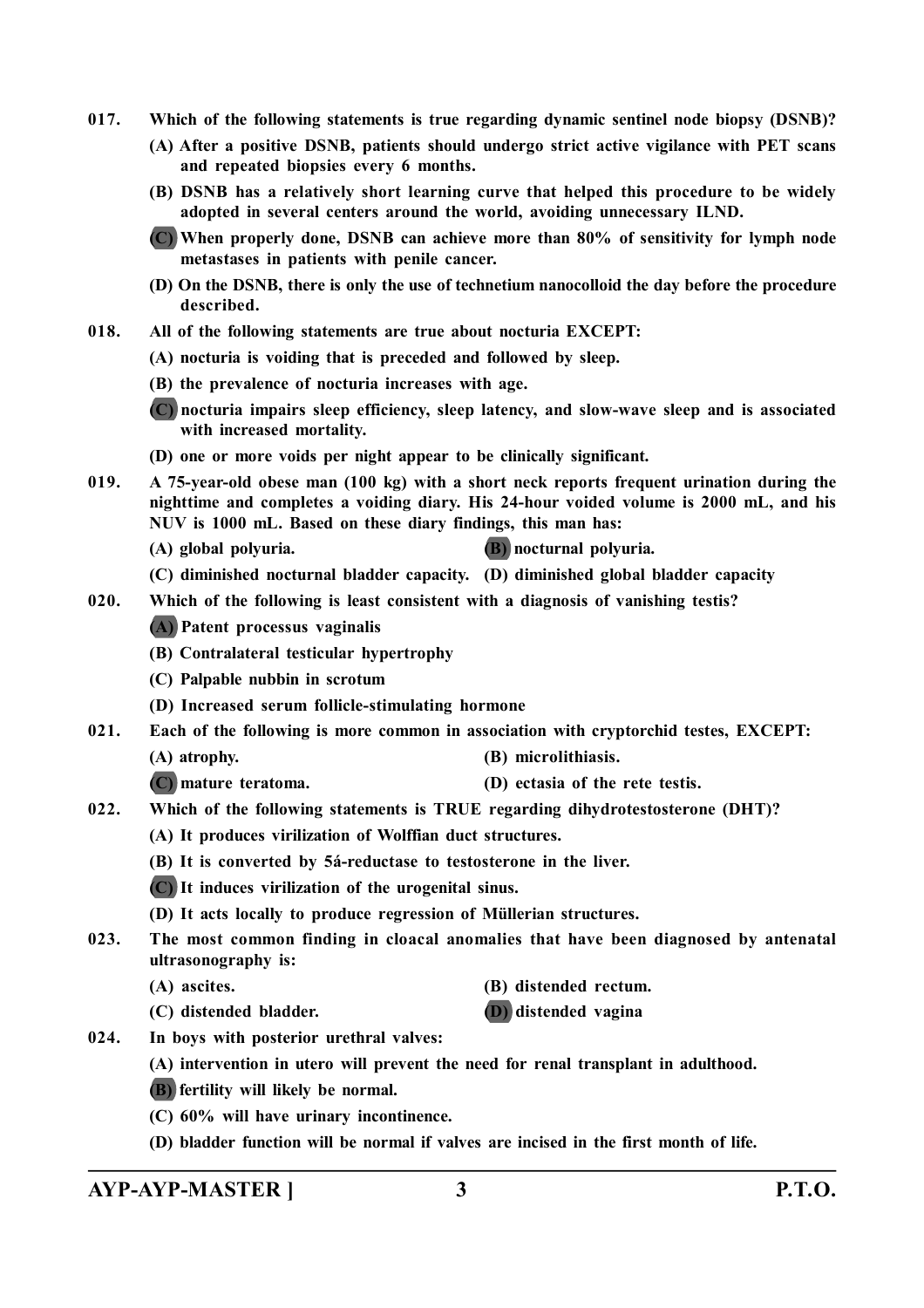| 025.                                             | The contraindications to simple prostatectomy include:                                                                                                                   |                                                                                            |  |
|--------------------------------------------------|--------------------------------------------------------------------------------------------------------------------------------------------------------------------------|--------------------------------------------------------------------------------------------|--|
| (A) multiple cores of Gleason 8 prostate cancer. |                                                                                                                                                                          |                                                                                            |  |
|                                                  | (B) bladder diverticulum.                                                                                                                                                |                                                                                            |  |
|                                                  | (C) large bladder calculi secondary to obstruction.                                                                                                                      |                                                                                            |  |
|                                                  | (D) recurrent urinary tract infection.                                                                                                                                   |                                                                                            |  |
| 026.                                             | Compared with a man with no family history of prostate cancer, the risk of developing prostate<br>cancer in a man with one affected first degree relative is:            |                                                                                            |  |
|                                                  | (A) unchanged.                                                                                                                                                           | $(B)$ 1.5 times higher.                                                                    |  |
|                                                  | $(C)$ 2 to 3 times higher.                                                                                                                                               | (D) 5 times higher.                                                                        |  |
| 027.                                             | Most detectable PSA in sera is bound to:                                                                                                                                 |                                                                                            |  |
|                                                  | $(A)$ albumin.                                                                                                                                                           | $(B)$ $\alpha$ 1-antichymotrypsin (ACT).                                                   |  |
|                                                  | (C) $\alpha$ 2-macroglobulin.                                                                                                                                            | (D) human kallikrein.                                                                      |  |
| 028.                                             | from men with prostate cancer:                                                                                                                                           | Compared with men without prostate cancer, the fraction of free or unbound PSA in serum    |  |
|                                                  | $(A)$ is equal.                                                                                                                                                          | (B) is lower.                                                                              |  |
|                                                  | $(C)$ is greater.                                                                                                                                                        | (D) is undetectable by current assays.                                                     |  |
| 029.                                             | Prostatic corpora amylacea are calcifications:                                                                                                                           |                                                                                            |  |
|                                                  | (A) always associated with prostate infection.                                                                                                                           |                                                                                            |  |
|                                                  | (B) pathognomonic for acute prostatitis.                                                                                                                                 |                                                                                            |  |
|                                                  | (C) most commonly seen between the transition and peripheral zone of the prostate.                                                                                       |                                                                                            |  |
|                                                  | (D) associated with hypoechoic lesions and prostate cancer.                                                                                                              |                                                                                            |  |
| 030.                                             | shown to have:                                                                                                                                                           | Compared with reusable flexible ureteroscopes, single-use flexible ureteroscopes have been |  |
|                                                  | (A) decreased active deflection.                                                                                                                                         | <b>(B)</b> comparable visibility.                                                          |  |
|                                                  | (C) well-established cost savings.                                                                                                                                       | (D) decreased durability.                                                                  |  |
| 031.                                             | Techniques to minimize staff radiation exposure include all of the following except:                                                                                     |                                                                                            |  |
|                                                  | (A) using "last image hold" setting.                                                                                                                                     | (B) using fixed fluoroscopy units.                                                         |  |
|                                                  | (C) surgeon control of the foot pedal.                                                                                                                                   | (D) using image collimation.                                                               |  |
| 032.                                             | Which of the following pneumoperitoneum pressures is associated with the least perturbation<br>in cardiac parameters (i.e., change in stroke volume)?                    |                                                                                            |  |
|                                                  | $(A)$ 12 mm Hg                                                                                                                                                           | $(B)$ 15 mm Hg                                                                             |  |
|                                                  | $(C)$ 18 mm Hg                                                                                                                                                           | (D) $21$ mm $Hg$                                                                           |  |
| 033.                                             | When the patient is positioned in the modified flank position, the risk of developing<br>rhabdomyolysis from flank pressure is increased by all of the following EXCEPT: |                                                                                            |  |
|                                                  | (A) body mass index (BMI) greater than 25.                                                                                                                               |                                                                                            |  |
|                                                  | (B) elevation of the kidney rest.                                                                                                                                        |                                                                                            |  |
|                                                  | $(C)$ age less than 45 years.                                                                                                                                            |                                                                                            |  |

**(D) male gender.**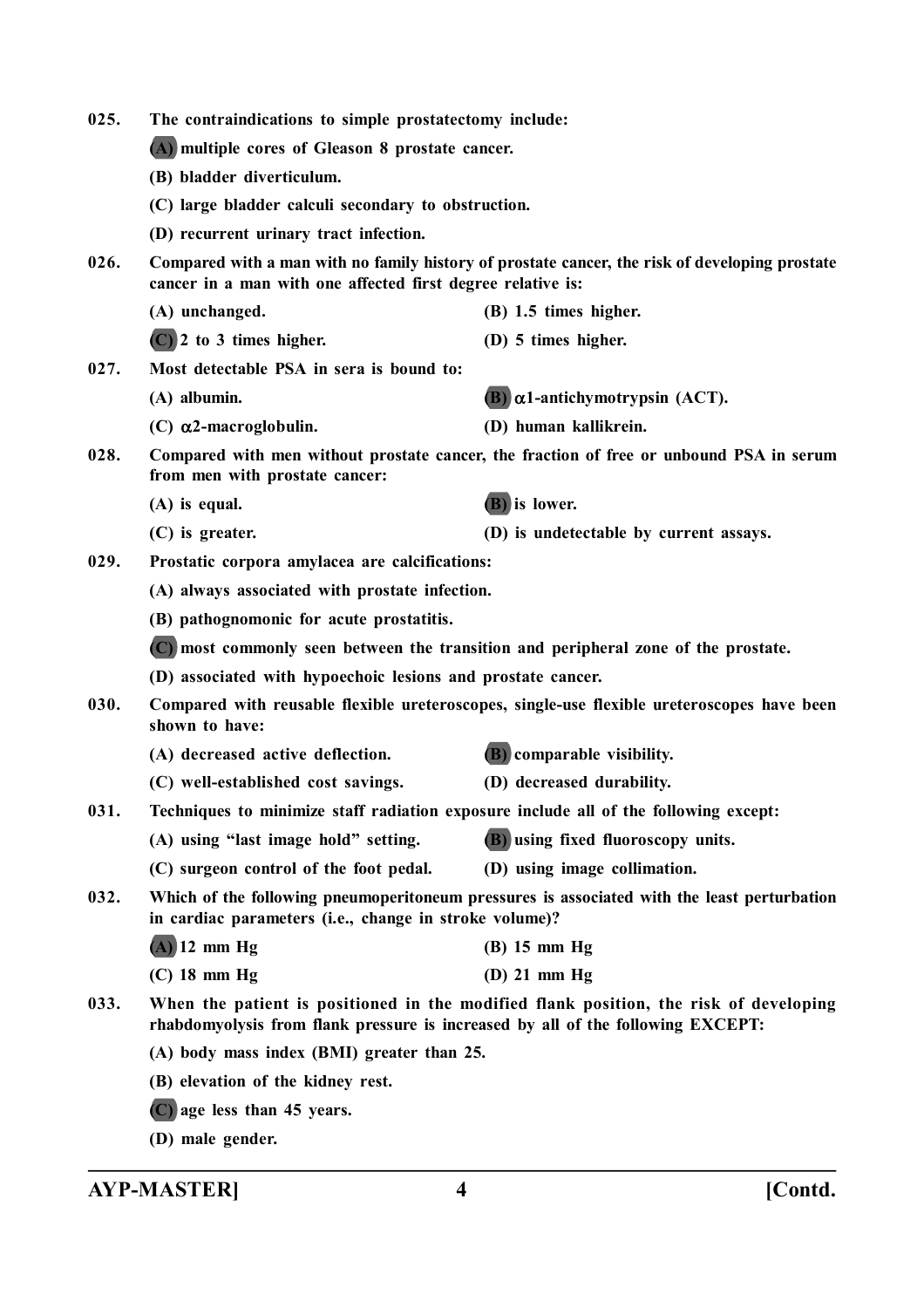- **034. Stone fragmentation via Ho:YAG lasers occurs by:**
	- **(A) cavitation bubble collapse and resulting shock waves.**
	- **(B) fluid jets created by rapid heating of the surrounding fluid.**
	- **(C) pneumatic activity of the laser tip against the stone.**
	- **(D) direct energy absorption**

**035. IC/BPS symptom and problem indices have been validated to:**

- **(A) monitor disease progression or regression with or without treatment.**
- **(B) correctly choose who should undergo cystectomy and diversion.**
- **(C) determine on whom to perform diagnostic testing.**
- **(D) accurately diagnose IC/BPS.**
- **036. The only phenotype of IC/BPS currently shown to have a unique response to therapy and different natural history is:**
	- **(A) nocturia. (B) daytime frequency.**
	- **(C) absence of bladder pain. (D) HL.**

**037. Which of the following is a not a late complication of genitourinary tuberculosis?**

- **(A) Infertility (B) Scrotal fistula**
- **(C) Autonephrectomy (D) Papulonecrotictuberculid**

**038. Which of the following results most specifically diagnoses genitourinary tuberculosis?**

- **(A) A positive interferon ã release assay**
- **(B) A positive urine polymerase chain reaction (PCR) for Mycobacterium tuberculosis complex**
- **(C) A TST reaction of 25 mm**
- **(D) A positive urine acid-fast bacilli (AFB) culture**
- **039. The major function of B cells is to:**
	- **(A) kill bacterially infected cells.**
	- **(B) generate antibodies which help macrophages to phagocytose and destroy pathogens.**
	- **(C) differentiate into memory cells that provide a secondary immune response about equal in magnitude to a primary response.**
	- **(D) ingest pathogens.**
- **040. 18F-FDG PET is recommended for which application in men with testicular cancer?**
	- **(A) Initial cancer staging of patients with elevated post orchiectomy tumor markers**
	- **(B) Initial cancer staging of patients with negative post orchiectomy tumor markers**
	- **(C) Post chemotherapy imaging of a residual retroperitoneal mass in men with a seminomatous germ cell tumor**
	- **(D) Post chemotherapy imaging of a residual retroperitoneal mass in men with a nonseminomatous germ cell tumors.**
- **041. Which superficial muscles are NOT encountered during a dorsal lumbotomy approach?**
	- **(A) Internal oblique (B) External oblique**
		-
	- **(C) Latissimus dorsi (D) Sacrospinalis**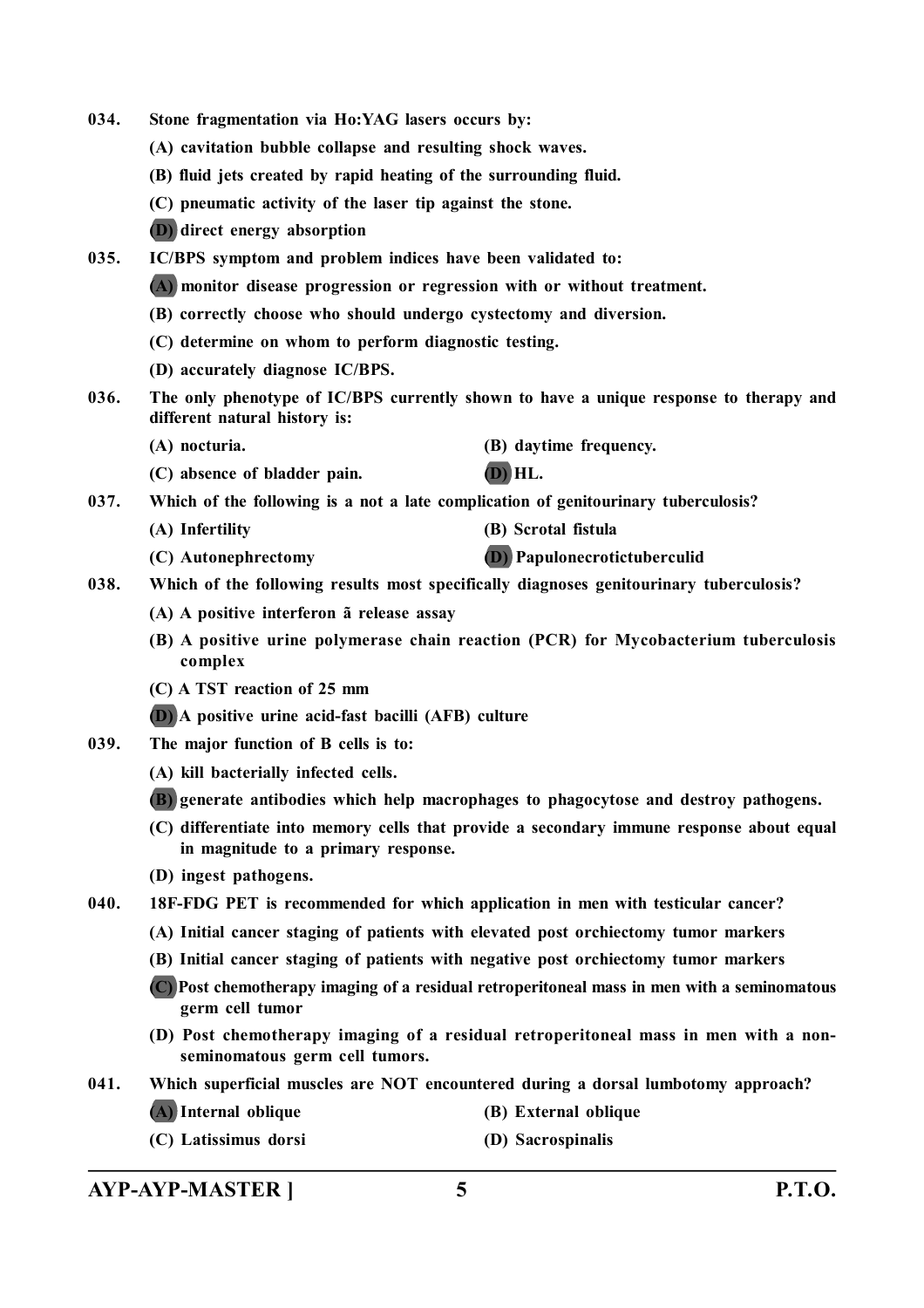- **042. The incidence of bladder cancer in spinal cord patients with chroniccatheters is (A) 1% (B) 2%**
	- **(C) 3% (D) 4%**
- **043. Irrigation fluid during percutaneous renal surgery:**
	- **(A) is not absorbed systemically unless there is significant venous injury.**
	- **(B) should be normal saline except during percutaneous nephrolithotomy.**
	- **(C) can have fatal consequences.**
	- **(D) should not be glycine.**
- **044. Following percutaneous renal surgery, loss of renal function is:**
	- **(A) approximately 5% of ipsilateral function per access site.**
	- **(B) minimal in the absence of vascular injury.**
	- **(C) greater than after shock wave lithotripsy.**
	- **(D) less in pelvic compared with orthotopic kidneys.**
- **045. The most common cause of pediatric renal allograft loss is:**
	- **(A) primary anastomotic failure. (B) recurrent obstructive uropathy.**
	- **(C) antibody mediated rejection. (D) chronic allograft nephropathy.**
- **046. In newborns with ambiguous genitalia, palpation of a gonad rules out which difference of sexual development (DSD/intersex)?**
	-
	- **(A) Ovotesticular disorder (B) Mixed gonadal dysgenesis**
	- **(C) Partial androgen insensitivity (D) Pure gonadal dysgenesis**
- **047. Secondary urinary incontinence is defined as:**
	- **(A) diurnal and nocturnal enuresis.**
	- **(B) incontinence associated with urinary tract infection.**
	- **(C) urinary incontinence associated with constipation.**
	- **(D) urinary incontinence after a dry interval greater than 6 months.**
- **048. A 9-year-old female presents with fevers, nausea, vomiting, and flank pain and is shown to have a culture-proven UTI. If she underwent a DMSA scan, how likely is it that the scan would show changes associated with pyelonephrit is?**
	- **(A) 95% to 100% (B) 50% to 66%**
	- **(C) 60% to 75% (D) 70% to 85%**
- **049. What is an appropriate fill rate on cystometrogram for a pediatric patient?**
	- **(A) 5 mL/min**
	- **(B) 10 mL/min**
	- **(C) 15 mL/min**
	- **(D) 5% to 10% of expected bladder capacity per minute**
- **050. The use of efferent nipple valves for continence in children:**
	- **(A) has not approached the results achieved in adults.**
	- **(B) has a higher complication and reoperation rate than a flap valve.**
	- **(C) is equivalent to any other continence mechanism.**
	- **(D) is often associated with difficulty in catheterization.**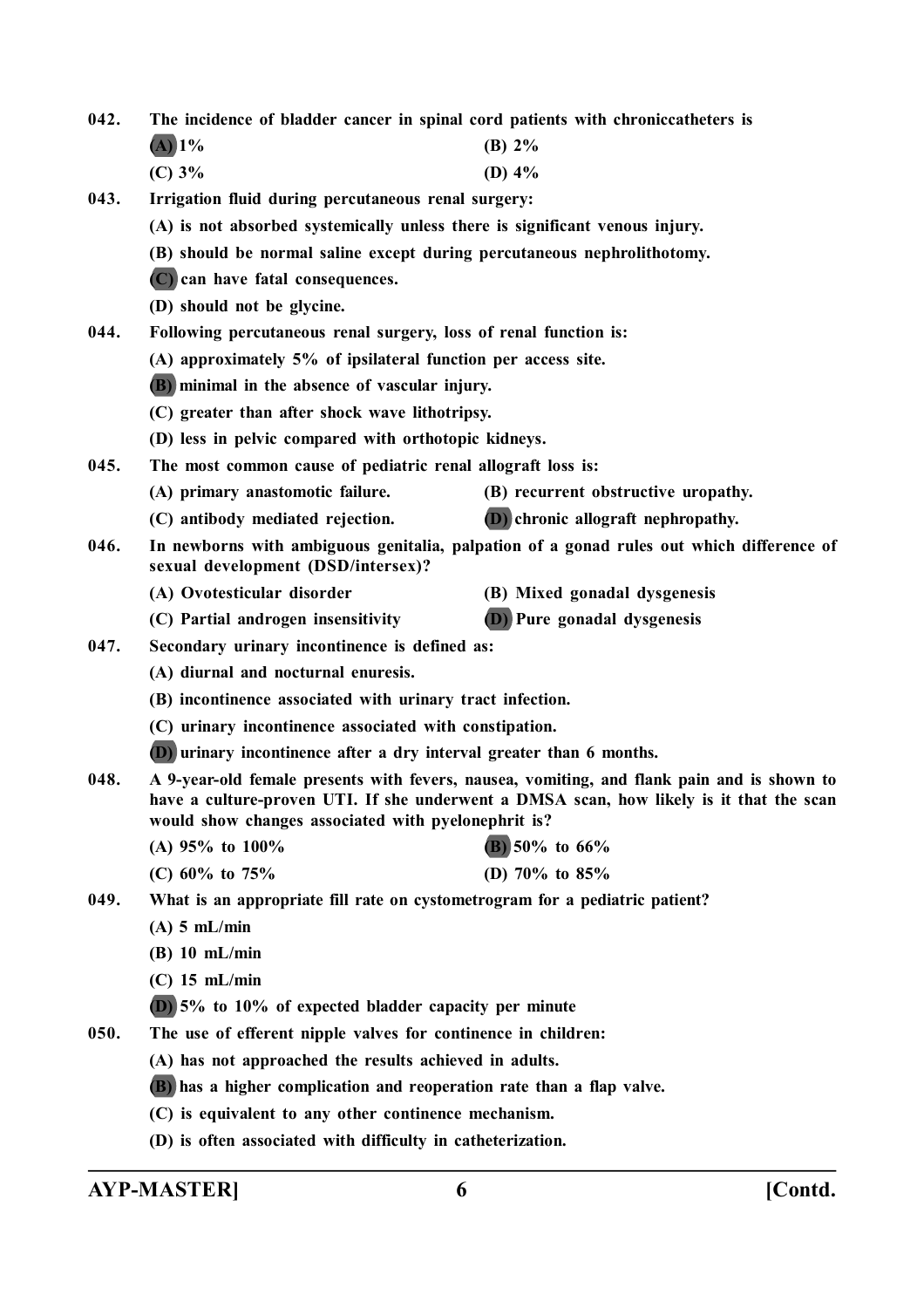**051. Bilateral megacalycosis:**

**(A) occurs more frequently in females.**

**(B) has an increased number of dilated calyces.**

**(C) is associated with ureteral dilation.**

**(D) is autosomal recessive in inheritance pattern.**

- **052. A 50-year-old man with known von Hippel-Lindau disease presents with a single episode of gross hematuria. CT scan reveals a 3-cm enhancing mass in the upper pole of each kidney. Metastatic evaluation is negative. He is otherwise healthy. Appropriate treatment at this point would be:**
	- **(A) bilateral radical nephrectomy with the placement of a peritoneal dialysis catheter.**

**(B) bilateral upper pole partial nephrectomy.**

- **(C) right radical nephrectomy with left upper pole partial nephrectomy.**
- **(D) observation with serial CT every 4 months.**
- **053. The principal effects of congenital renal obstruction are:**
	- **(A) glomerulosclerosis, interstitial fibrosis, and atrophy.**
	- **(B) hypoplasia and increased epithelial-mesenchymal transformation.**
	- **(C) altered growth regulation, renal differentiation, and functional integration.**
	- **(D) glomerulosclerosis, renin down regulation, and tubular hypertrophy.**
- **054. Failure of atrophy of which vessel leads to the formation of a preureteral vena cava?**
	- **(A) Posterior cardinal vein (B) Subcardinal vein**
	- **(C) Supracardinal vein (D) Umbilical artery**
- **055. In boys with posterior urethral valves:**
	- **(A) intervention in utero will prevent the need for renal transplant in adulthood.**
	- **(B) fertility will likely be normal.**
	- **(C) 60% will have urinary incontinence.**
	- **(D) there is no increased risk of proteinuria.**
- **056. Which of the following is not an acceptable option for initial management of urethral disruption?**
	- **(A) Gentle attempt at blind catheter placement in suspected partial urethral disruption by retrograde urethrogram**
	- **(B) Suprapubic tube placement in complete urethral disruption**
	- **(C) Cystoscopy per urethra in emergency room (ER) for catheter placement in complete urethral disruption**
	- **(D) Dual cystoscopy in operating room (OR) retrograde from urethra and antegrade from bladder in complete urethral disruption.**
- **057. Current thinking is that desmopressin is most appropriate to treat:**
	- **(A) nocturnal polyuria. (B) global polyuria.**
	- **(C) decreased global bladder capacity. (D) decreased nocturnal bladder capacity.**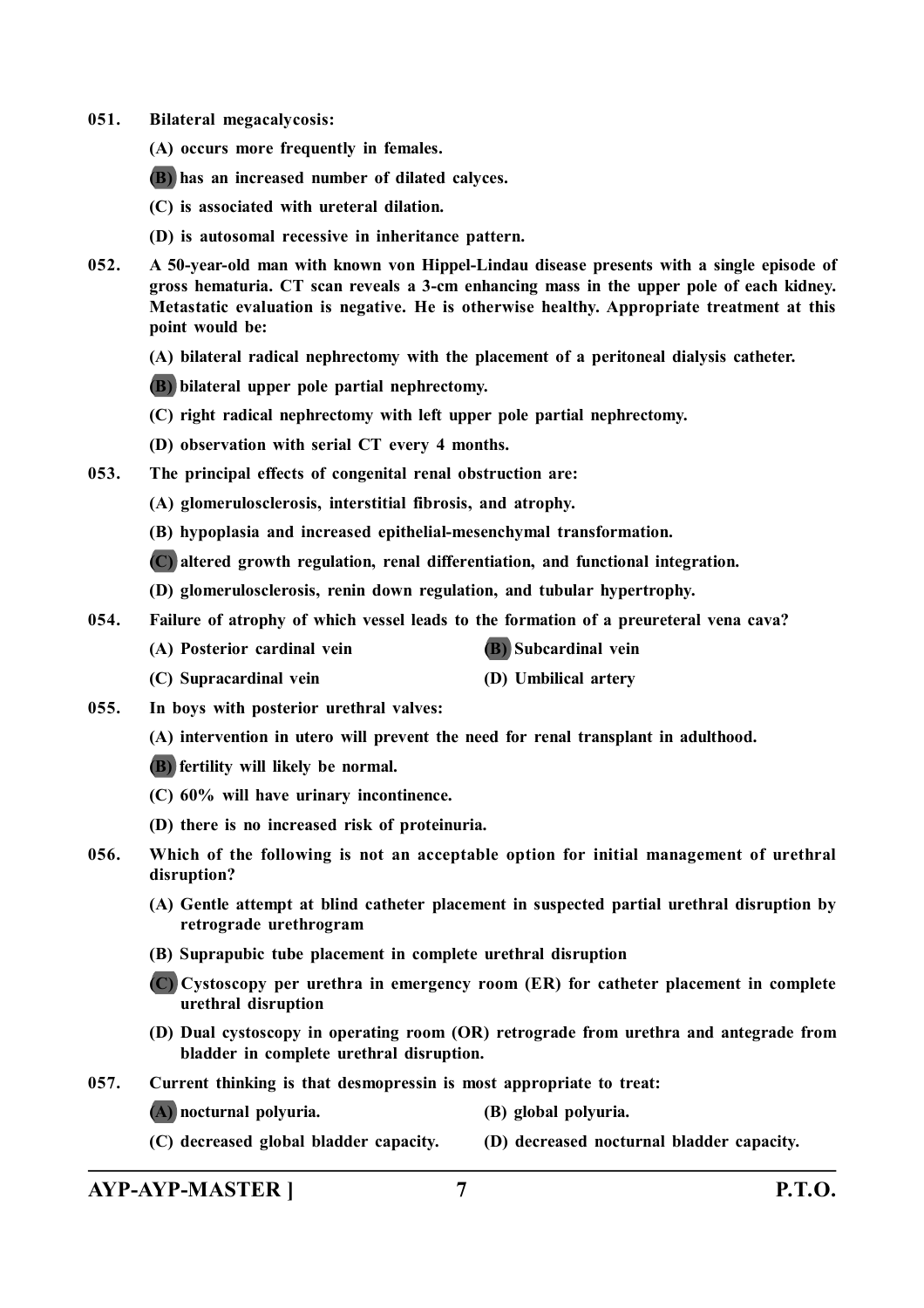- **058. Adrenergically induced smooth muscle contraction in the human lower urinary tract is mediated primarily by which receptor?**
	- **(A)**  $\alpha$ 1D **(B)**  $\beta$ 3
	- **(C)**  $\beta$ 2 **(D)**  $\alpha$ 1A
- **059. When attempting to identify dietary bladder irritants, the patient should:**

**(A) avoid spicy foods, tomatoes, and citric fruits**

- **(B) eliminate caffeine**
- **(C) keep a diary to see which foods or beverages increase urgency**
- **(D) all of the above**
- **060. A 6-year-old boy who had a tubularized preputial flap hypospadias repair as an infant presents with a slow urinary stream and stranguria worsening over the past year. Physical examination is unremarkable, but the peak flow is 3 mL/s with a postvoid residual of 75 mL (estimated bladder capacity of 240 mL). At surgery cystoscopy shows a 5-mm stricture near the original meatus. This stricture is best corrected by:**
	- **(A) urethral dilation. (B) direct vision internal urethrotomy (DVIU).**
	- **(C) DVIU with CIC for 3 months. (D) inlay buccal urethroplasty.**

**061. Which of the following is a not a late complication of genitourinary tuberculosis?**

- **(A) Infertility (B) Autonephrectomy**
	- **(C) Thimble bladder (D) Papulonecrotic tuberculid**
- **062. Which drug should not be given to patients infected with** *O.volvulus* **or to those infected with high-grade** *Loa loa* **microfilaremia?**
	- **(A) Diethylcarbamazine (DEC) (B) Albendazole**
	- **(C) Doxycycline (D) Azithromycin**
- **063. A 20-year-old man with clinical stage I NSGCT undergoes laparoscopic RPLND. During surgery, a 2-cm lymph node is encountered. Which of the following is the most appropriate next step?**
	- **(A) Abort the procedure and administer chemotherapy.**
	- **(B) Convert to an open procedure.**
	- **(C) Perform a unilateral template dissection and administer chemotherapy.**
	- **(D) Continue the procedure and perform a full bilateral dissection.**
- **064. In performing a psoas hitch, additional bladder mobility can be achieved by transection of the:**
	- **(A) contralateral superior vesical artery. (B) ipsilateral inferior vesical artery.**
	- **(C) contralateral inferior vesical artery. (D) ipsilateral superior vesical artery.**
- **065. A 20-year-old man undergoes laparoscopic RPLND after right radical orchiectomy for an NSGCT. All of the following regions should be dissected clear of all lymphatic tissue EXCEPT which?**
	- **(A) Right spermatic cord (B) Paracaval region**
		-
	- **(C) Interaortocaval region (D) Retrocrural region**
- 
- **066. Renal tubular acidosis may be associated with nephrolithiasis due to:**
	-
	- **(A) hypercalciuria and hypocitraturia. (B) hyperoxaluria and hypercalcemia.**
	- **(C) hyperuricosuria. (D) hypocitraturia with normal urine magnesium.**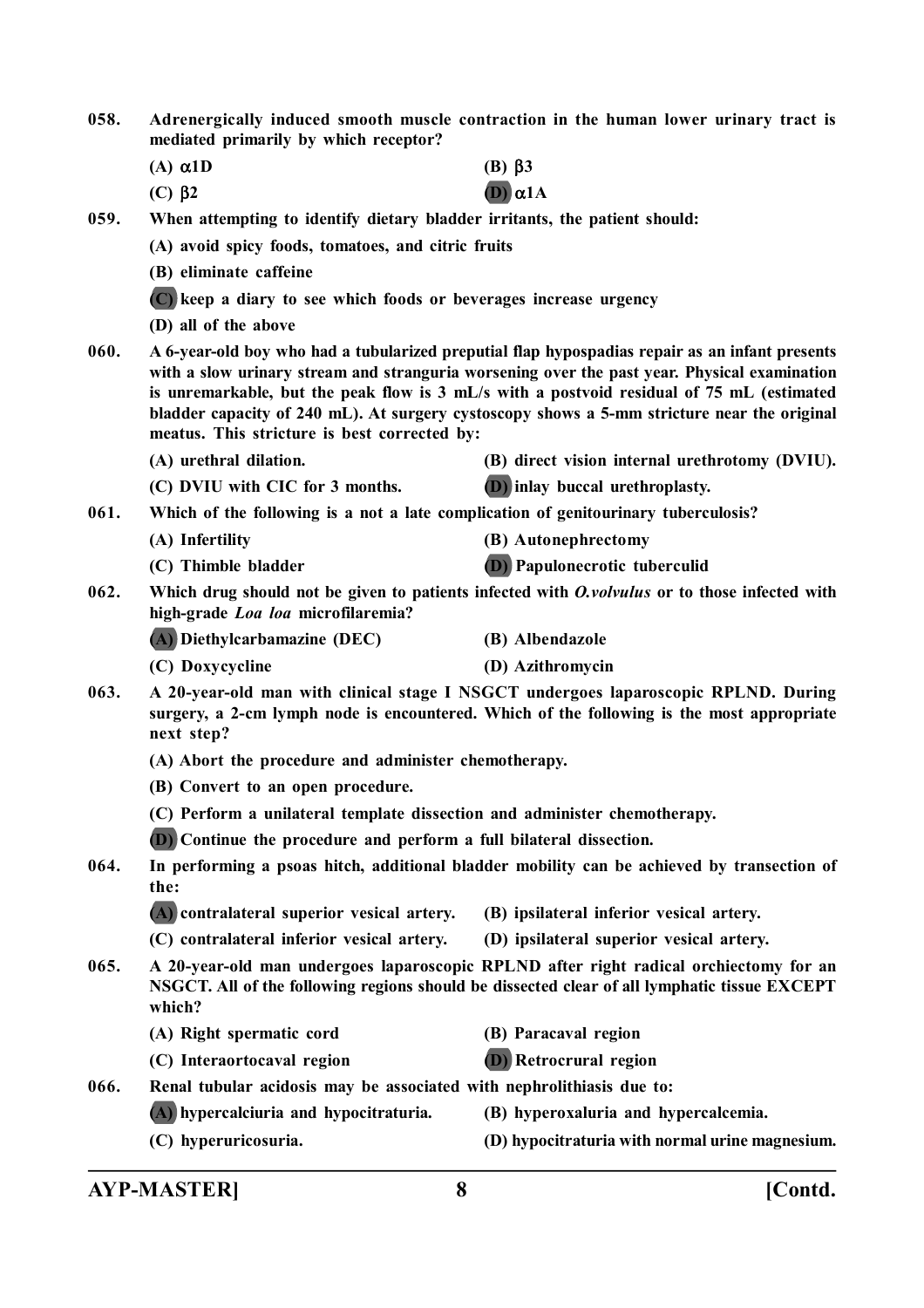| 067. | The most significant factor contributing to stone formation in patients with struvite calculi<br>is:                                          |                                                                                          |  |  |
|------|-----------------------------------------------------------------------------------------------------------------------------------------------|------------------------------------------------------------------------------------------|--|--|
|      | (A) gouty diathesis.                                                                                                                          | <b>(B)</b> recurrent urinary tract infections.                                           |  |  |
|      | (C) family history.                                                                                                                           | (D) hyperoxaluria.                                                                       |  |  |
| 068. | What is the single most important factor when choosing amongSWL, ureteroscopic stone<br>removal, and PNL for renal calculi?                   |                                                                                          |  |  |
|      | (A) Stone composition                                                                                                                         | (B) Stone location                                                                       |  |  |
|      | (C) Anatomic abnormalities                                                                                                                    | (D) Stone burden                                                                         |  |  |
| 069. | What is the preferred initial treatment for staghorn calculi?                                                                                 |                                                                                          |  |  |
|      | (A) SWL with ureteral stenting                                                                                                                |                                                                                          |  |  |
|      | (B) Flexible ureteroscopy with holmium laser lithotripsy                                                                                      |                                                                                          |  |  |
|      | (C) PNL                                                                                                                                       |                                                                                          |  |  |
|      | (D) Extended pyelolithotomy                                                                                                                   |                                                                                          |  |  |
| 070. | Detrusor overactivity (DO):                                                                                                                   |                                                                                          |  |  |
|      | (A) is synonymous with overactive bladder.                                                                                                    |                                                                                          |  |  |
|      | (B) is necessary to make a diagnosis of urodynamic bladder outlet obstruction.                                                                |                                                                                          |  |  |
|      | (C) can be seen on urodynamics of asymptomatic men and women.                                                                                 |                                                                                          |  |  |
|      | (D) is commonly associated with renal deterioration.                                                                                          |                                                                                          |  |  |
| 071. | The hallmark of bladder outlet obstruction is:                                                                                                |                                                                                          |  |  |
|      | (A) incomplete bladder emptying.                                                                                                              |                                                                                          |  |  |
|      | (B) low pressure-low flow voiding dynamics.                                                                                                   |                                                                                          |  |  |
|      | (C) high pressure–low flow voiding dynamics.                                                                                                  |                                                                                          |  |  |
|      | (D) impaired detrusor contractility.                                                                                                          |                                                                                          |  |  |
| 072. |                                                                                                                                               | Which of the following is consistent with the diagnosis of urgency urinary incontinence? |  |  |
|      | (A) Leakage of urine with coughing and a VLPP of 60 cm H2O                                                                                    |                                                                                          |  |  |
|      | (B) Leakage of urine with detrusor over activity                                                                                              |                                                                                          |  |  |
|      | (C) Leakage of urine while coughing and detrusor leak point pressure of 50 cm H2O                                                             |                                                                                          |  |  |
|      | (D) Leakage of urine while coughing and leakage of urine with urgency                                                                         |                                                                                          |  |  |
| 073. | is the sensation of:                                                                                                                          | The symptom most closely associated with the presence of advanced pelvic organ prolapse  |  |  |
|      | (A) pelvic pressure.                                                                                                                          | (B) pelvic pain.                                                                         |  |  |
|      | (C) voiding difficulty.                                                                                                                       | <b>D</b> ) vaginal bulge.                                                                |  |  |
| 074. | Which of the following is the most common long-term expression of lower urinary tract<br>dysfunction after a cerebro vascular accident (CVA)? |                                                                                          |  |  |
|      | (A) Detrusor areflexia                                                                                                                        | (B) Lack of sensation of filling                                                         |  |  |
|      | (C) Impaired bladder contractility                                                                                                            | <b>D</b> ) Detrusor over activity                                                        |  |  |
| 075. | <b>Intravesical DMSO</b> is:                                                                                                                  |                                                                                          |  |  |
|      | $(A)$ generally used in a 70% solution.                                                                                                       |                                                                                          |  |  |
|      | (B) generally used in a 50% solution.                                                                                                         |                                                                                          |  |  |
|      | (C) useful for the treatment of neurogenic DO.                                                                                                |                                                                                          |  |  |
|      | (D) useful for the treatment of idiopathic DO.                                                                                                |                                                                                          |  |  |

**AYP-AYP-MASTER ] 9 P.T.O.**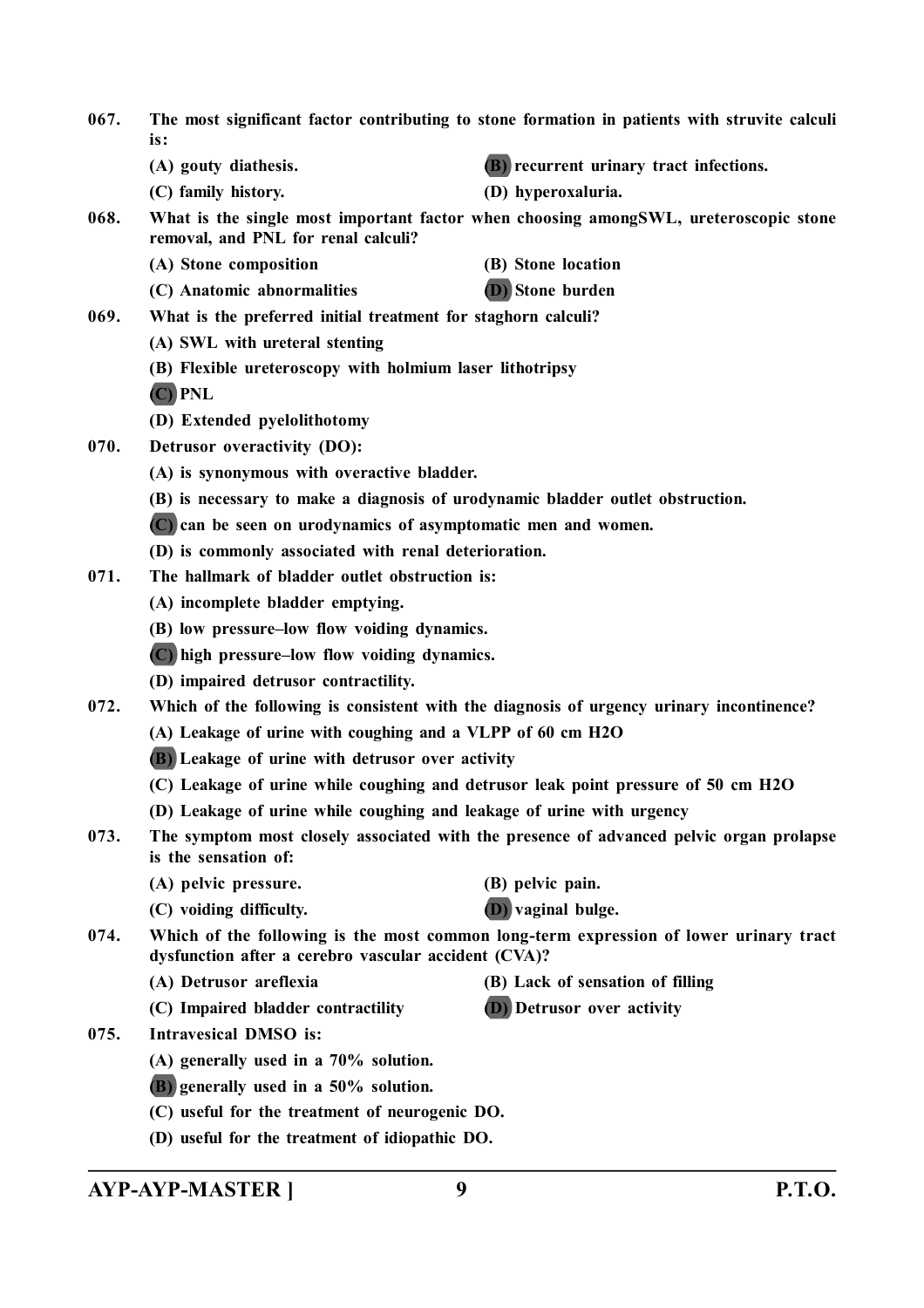- **076. Which of the following agents or classes of agents, when administered systemically, will selectively relax the striated musculature of the pelvic floor?**
	- **(A) Benzodiazepines (B) Baclofen**
- - **(C) Botulinum toxin (D) None of the above**
- **077. What skeletal landmarks are associated with the S3 nerve foramen?**
	- **(A) 9 cm from the tip of the coccyx**
	- **(B) 11 cm from the tip of the coccyx**
	- **(C) The inferior aspect of the sacral iliac joints**
	- **(D) None of the above**
- **078. Which of the following is not an indication for retropubic repair of SUI?**
	- **(A) A patient who needs a concomitant hysterectomy that cannot be performed vaginally**
	- **(B) A patient with urethral descent with straining and SUI**
	- **(C) A patient with limited vaginal access**
	- **(D) A patient with inadequate vaginal length or mobility of the vaginal tissues**
- **079. Advantages of the transabdominal approach to VVF repair as compared with the transvaginal repair include all of the following Except:**
	- **(A) ease of mobilization of the omentum as an interpositional flap.**
	- **(B) decreased rate of intraoperative ureteral injury.**
	- **(C) preservation of vaginal depth.**
	- **(D) easier access to the apical VVF in individuals with high narrow vaginal canals.**
- **080. Which gene is most commonly mutated in carcinoma in situ (CIS)?**
	- **(A) PI3K (B) RB**
	- **(C) FGFR-3 (D) HRAS**
- **081. A 40-year-old man has a T1 high-grade urothelial cancer on initial presentation. Muscle was present in the biopsy specimen. The next treatment is:**
	- **(A) BCG.**
	- **(B) repeat transurethral resection of a bladder tumor (TURBT).**
	- **(C) radical cystectomy.**
	- **(D) immediate mitomycin C instillation.**
- **082. The late stage of lichen sclerosus involving the glans penis is termed:**
	- **(A) keratinizing balanoposthitis.**
	- **(B) pseudoepitheliomatous, keratotic, and micaceous balanitis.**
	- **(C) bowenoid papulosis.**
	- **(D) balanitis xerotica obliterans.**
- **083. Which of the following is TRUE of the Burch colposuspension?**

**(A) It is appropriate only for patients with adequate vaginal mobility and capacity.**

- **(B) The repair is performed between the vagina and the arcustendineus fasciae pelvis bilaterally.**
- **(C) It is less effective than a tension-free vaginal tape procedure.**
- **(D) It is less effective than a paravaginal repair.**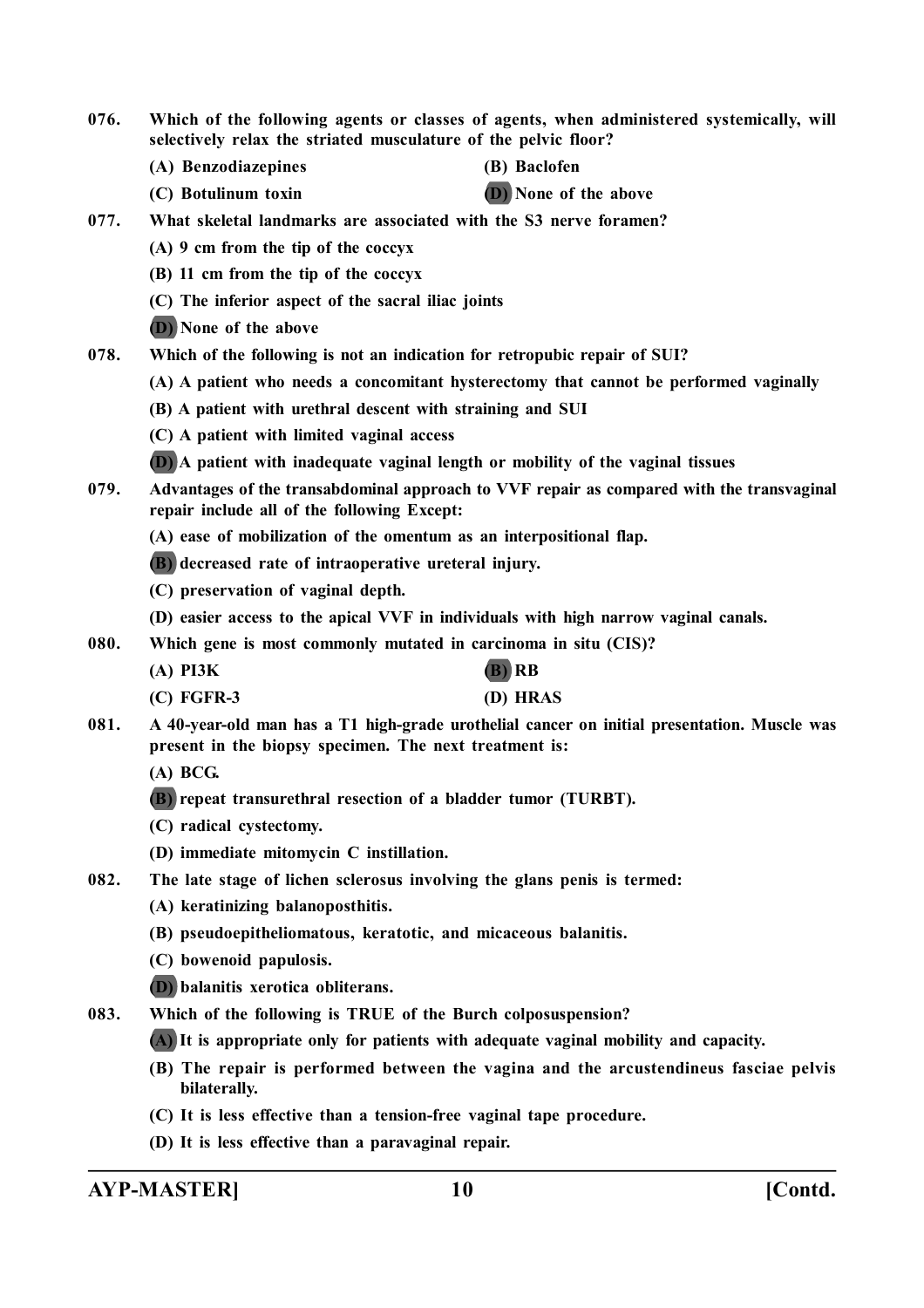| 084.<br>When planning a multi-compartment repair with an outlet procedure, which of the following<br>is the preferred sequence of compartmental approaches? |                                                                                                                                                                                                                |                                                                                         |  |
|-------------------------------------------------------------------------------------------------------------------------------------------------------------|----------------------------------------------------------------------------------------------------------------------------------------------------------------------------------------------------------------|-----------------------------------------------------------------------------------------|--|
|                                                                                                                                                             | (A) Apical, anterior, posterior, sling                                                                                                                                                                         | (B) Sling, apical, anterior, posterior                                                  |  |
|                                                                                                                                                             | (C) Apical, anterior, sling, posterior                                                                                                                                                                         | (D) Posterior, anterior, apical, sling                                                  |  |
| 085.                                                                                                                                                        | Which of the following parameters should preclude active surveillance?                                                                                                                                         |                                                                                         |  |
|                                                                                                                                                             | (A) Extensive GG1 disease.                                                                                                                                                                                     | (B) High PSA density.                                                                   |  |
|                                                                                                                                                             | (C) Presence of any Gleason pattern 4.                                                                                                                                                                         | (D) None of the above.                                                                  |  |
| 086.                                                                                                                                                        | What is the arterial blood supply to the prostate?                                                                                                                                                             |                                                                                         |  |
|                                                                                                                                                             | (A) The pudendal artery.                                                                                                                                                                                       | (B) The superior vesical artery.                                                        |  |
|                                                                                                                                                             | (C) The inferior vesical artery.                                                                                                                                                                               | (D) The external iliac artery.                                                          |  |
| 087.                                                                                                                                                        | What is the relationship of the neurovascular bundle to the prostaticfascia?                                                                                                                                   |                                                                                         |  |
|                                                                                                                                                             | (A) Inside Denonvilliers fascia.                                                                                                                                                                               |                                                                                         |  |
|                                                                                                                                                             | (B) Outside the lateral pelvic fascia.                                                                                                                                                                         |                                                                                         |  |
|                                                                                                                                                             | (C) Inside the prostatic fascia.                                                                                                                                                                               |                                                                                         |  |
|                                                                                                                                                             | <b>(D)</b> Between the layers of the prostatic fascia and the levatorfascia.                                                                                                                                   |                                                                                         |  |
| 088.                                                                                                                                                        |                                                                                                                                                                                                                | Which complication has changed dramatically with experience with salvage prostatectomy? |  |
|                                                                                                                                                             | (A) Overall urinary incontinence.                                                                                                                                                                              | (B) Potency.                                                                            |  |
|                                                                                                                                                             | (C) Blood loss.                                                                                                                                                                                                | <b>(D)</b> Rectal injury.                                                               |  |
| 089.                                                                                                                                                        | Compared with open surgical approaches, laparoscopic/robotic prostatectomy has been<br>consistently shown to decrease:                                                                                         |                                                                                         |  |
|                                                                                                                                                             | (A) postoperative pain.                                                                                                                                                                                        | (B) urinary incontinence.                                                               |  |
|                                                                                                                                                             | $(C)$ bleeding.                                                                                                                                                                                                | (D) erectile dysfunction.                                                               |  |
| 090.                                                                                                                                                        | In patients with ED, the vascular lesion addressed by arterial revascularization surgery is:                                                                                                                   |                                                                                         |  |
|                                                                                                                                                             | (A) internal pudendal artery stenosis.                                                                                                                                                                         | (B) penile dorsal artery stenosis.                                                      |  |
|                                                                                                                                                             | (C) cavernosal artery stenosis.                                                                                                                                                                                | (D) penile deep dorsal venous incompetence.                                             |  |
| 091.                                                                                                                                                        | PDE5 inhibitors are first-line therapy for ED, but like intracavernous therapy, PDE5 inhibitors<br>have been associated with prolonged erection and priapism. Which agent is most likely to<br>cause priapism? |                                                                                         |  |
|                                                                                                                                                             | (A) Sildenafil, 100 mg PRN sex                                                                                                                                                                                 |                                                                                         |  |
|                                                                                                                                                             | (B) Avanafil, 200 mg PRN sex                                                                                                                                                                                   |                                                                                         |  |
|                                                                                                                                                             | (C) Levitra, 20 mg PRN sex                                                                                                                                                                                     |                                                                                         |  |
|                                                                                                                                                             | <b>(D)</b> None of these agents is more likely to result in priapism                                                                                                                                           |                                                                                         |  |
| 092.                                                                                                                                                        | Which of the following is the possible anatomic location of the Grafenberg spot (G-spot),<br>which is particularly sensitive to tactile stimulation in some women?                                             |                                                                                         |  |
|                                                                                                                                                             | (A) Anterior wall of the vagina at the level of midurethra                                                                                                                                                     |                                                                                         |  |
|                                                                                                                                                             | (B) Cervical canal                                                                                                                                                                                             |                                                                                         |  |
|                                                                                                                                                             | (C) Clitoral surface                                                                                                                                                                                           |                                                                                         |  |
|                                                                                                                                                             | (D) Posterior vaginal wall                                                                                                                                                                                     |                                                                                         |  |

**AYP-AYP-MASTER ] 11 P.T.O.**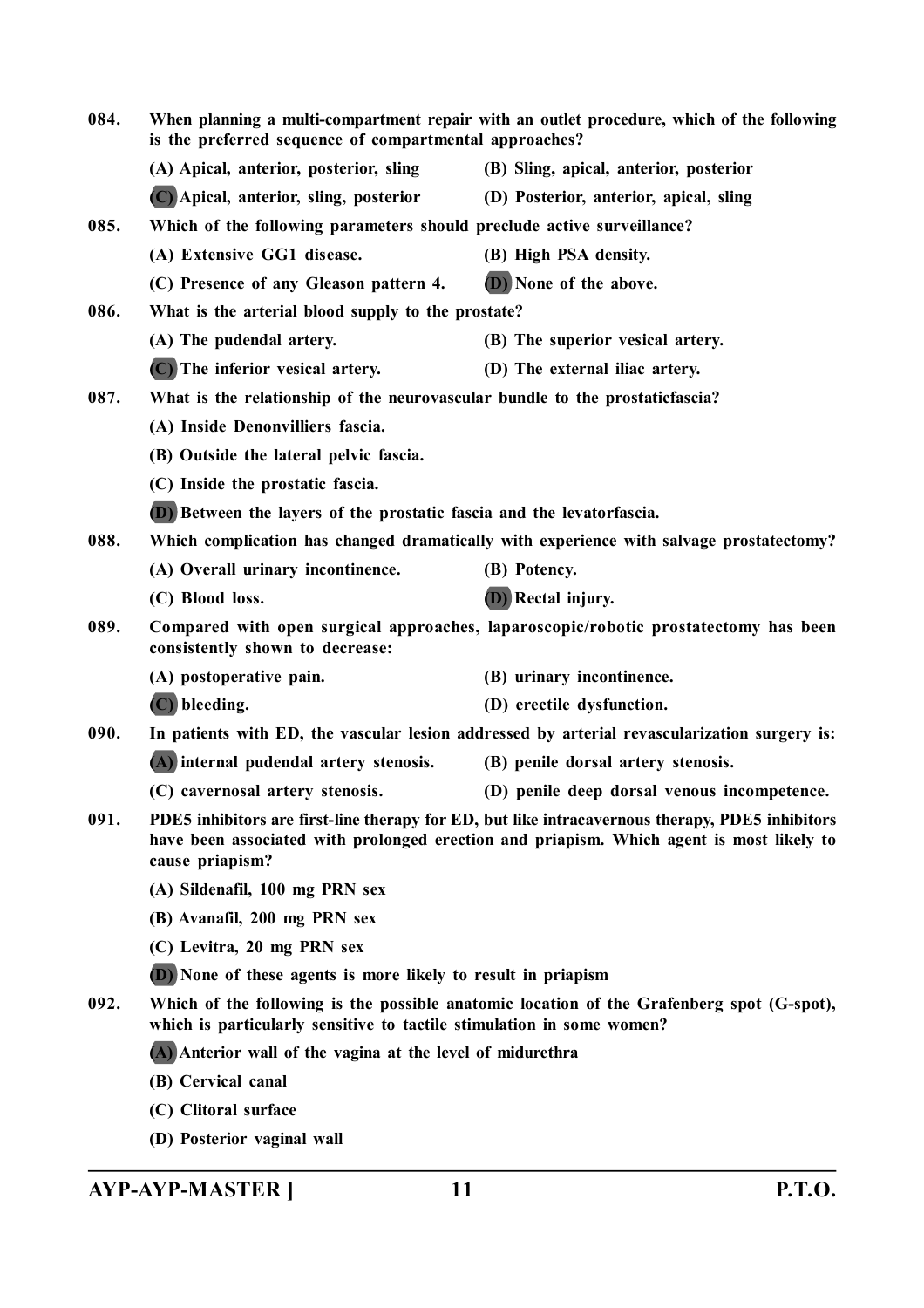- **093. The processes required to ensure antegrade ejaculation of sperm containing semen include all of the following EXCEPT:**
	- **(A) seminal emission through vasa deferentia.**
	- **(B) closure of the bladder neck.**
	- **(C) smooth muscle contraction of the prostate.**
	- **(D) penile erection.**
- **094. Which of the following features of Buschke-LöwensteinTumor characterizes it as different from condyloma acuminatum?**
	- **(A) Propensity for early distant metastasis**
	- **(B) Disruption of the rete pegs**
	- **(C) Loss of pigmentation**
	- **(D) Invasion and destruction of adjacent tissues by compression**
- **095. In calcium oxalate stone formers, Randall plaques are composed of:**
	- **(A) calcium oxalate. (B) brushite.**
	- **(C) calcium carbonate. (D) calcium apatite.**
- 
- **096. After 18 months of chlorthalidone treatment, a patient with hypercalciuria is doing well with no further stone formation. However, 8 months later, while still on thiazides, she passed a small stone. The most likely cause of her recurrent stone formation is:**
	- **(A) excessive intake of dietary calcium. (B) inappropriate fluid management.**
	- **(C) excessive sodium intake. (D) thiazide-induced hypocitraturia.**
- **097. Of the following, which is the greatest determinant of renal function after partial nephrectomy?**
	- **(A) Surgical approach (open vs. minimally invasive)**
	- **(B) Tumor size**
	- **(C) Absence of a functioning contralateral kidney**
	- **(D) Renal function before partial nephrectomy**
- **098. In CT urography, a filling defect related to a radiolucent stone could be distinguished by: (A) measuring Hounsfield units (HU) in the range of 10 to 70 HU with an average 46 HU**
	- **(B) measuring Hounsfield units (HU) in the range of 70 to 100 HU with an average 82 HU**
	- **(C) measuring Hounsfield units (HU) in the range of 80 to 250 HU with an average 100 HU**
	- **(D) measuring Hounsfield units (HU) in the range of 250 to 850 HU with an average 420 HU**
- **099. The ureter can be injured during a hysterectomy:**
	- **(A) at the time of the division of the ovarian artery.**
	- **(B) at the time of the division of the uterine artery.**
	- **(C) at the time of the division of the cardinal artery.**
	- **(D) all of the above.**
- **100. During bladder contraction, which is most active?**
	- **(A) Pelvic nerve (B) Hypogastric nerve**
		-
	- **(C) Pudendal nerve (D) A-delta nerves**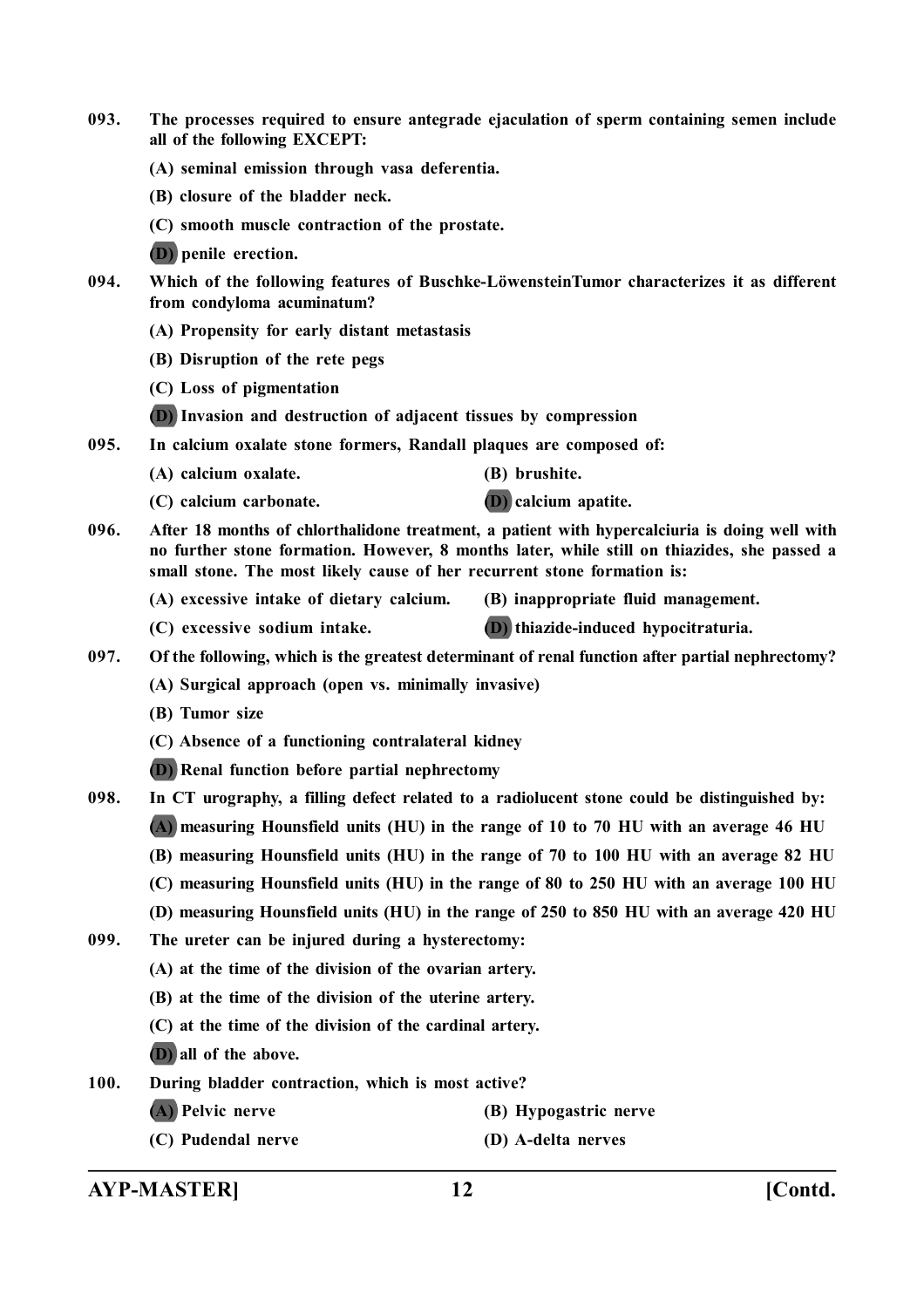- **101. When attempting to identify dietary bladder irritants, the patient should:**
	- **(A) avoid spicy foods, tomatoes, and citric fruits**
	- **(B) eliminate caffeine**
	- **(C) keep a diary to see which foods or beverages increase urgency**
	- **(D) all of the above**
- **102. Prolapse as a reported complication of retropubic repairs:**
	- **(A) is rarely associated with a central defect cystocele.**
	- **(B) results in genitourinary prolapse as a sequel to Burch colposuspension to occur in less than 10% of women.**
	- **(C) may aggravate posterior vaginal wall weakness, predisposing to enterocele.**
	- **(D) will be prevented by a synchronous hysterectomy.**
- **103. According to the American Urological Association (AUA) risk stratification tables from the 2016 AUA/Society of Urologic Oncology (SUO) guideline of non–muscle-invasive bladder cancer(NMIBC), which of the following tumor characteristics would classify as an intermediate risk tumor?**
	- **(A) HG T1 (B) Any CIS**
	- **(C) Solitary LG Ta >3 cm (D) PUNLMP**
- **104. An orthotopic neobladder in a woman undergoing anterior pelvic exenteration for muscleinvasive bladder cancer is contraindicated in the setting of**
	- **(A) age older than 75 years. (B) nodal metastasis.**
	- **(C) recurrent urinary tract infection. (D) tumor invading the anterior vaginal wall.**
- **105. Type 2 diabetics on oral metformin biguanide hyperglycemic therapy are at risk for biguanide lactic acidosis after exposure to intravascular radiologic contrast media if they:**
	- **(A) discontinue metformin 48 hours before the study.**
	- **(B) have severe renal insuûciency and take metformin the day of the study.**
	- **(C) are given a saline injection while taking metformin.**
	- **(D) have normal kidney function and fail to stop metformin 48 hours before the study.**
- **106. Which of the following is NOT a risk factor for developing contrast-induced nephropathy (CIN)?**
	- **(A) Type 2 diabetesmellitus (B) Dehydration**
		-

- 
- **(C) Hypertension (D) Ventricular ejection fraction less than50%**
- **107. The artifact that occurs when an ultrasound wave strikes an interface at a critical angle and is refracted with limited reflection is:**
	- -
	- **(A) reverberation artifact. (B) increased through- transmission artifact.**
	- **(C) edging artifact. (D) comet-tailartifact.**
- **108. Ultrasound waves are examples of:**
	- **(A) radio waves. (B) mechanical waves.**
	- **(C) electromagnetic waves. (D) ionizing radiation.**
- 
- **109. 99mTc-diethylenetriaminepentaacetic acid (99mTc-DTPA) undergoes renal clearance by which mechanism?**
	- **(A) Glomerular filtration (B) Active tubular secretion**
		-
	- **(C) Anion exchange (D) Both (A) and (B)**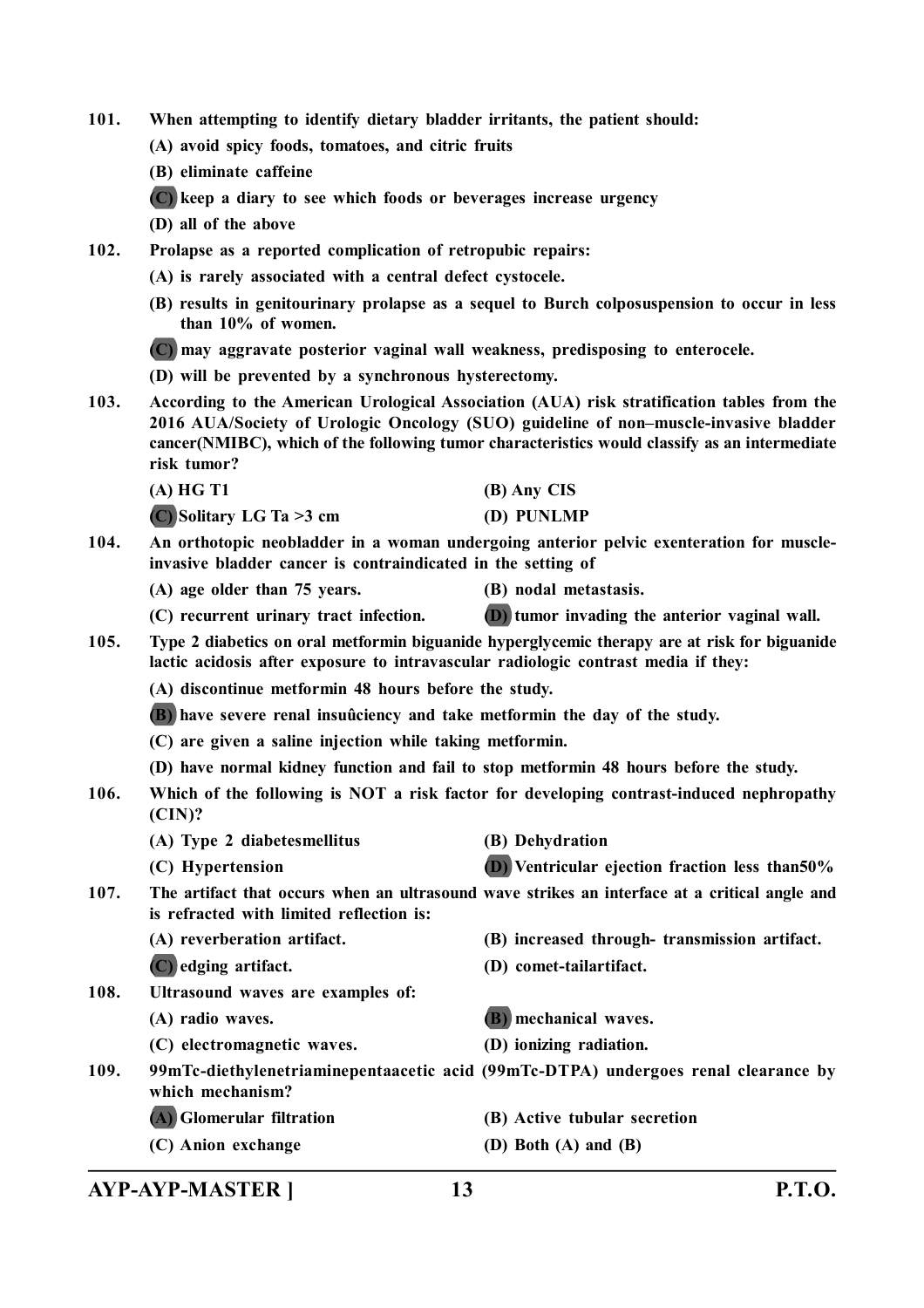- **110. With regard to unique patient populations, which of the following statements isTRUE?**
	- **(A) Although elderly patients have an increased perioperative risk, recent larger trials have notfoundagetobeanindependentriskfactorforperioperativemorbidityandmortality.**
	- **(B) Morbidly obese patients should undergo open rather than laparoscopic surgery because of increased risk of pulmonary complications.**

**(C) In a pregnant patient presenting with urolithiasis, operative intervention should be delayed, if possible, until the second trimester.**

- **(D) A patient who presents with a 30-pound weight loss over the previous 3 months should be started on parenteral feedings immediately postoperatively after elective surgery.**
- **111. A 74-year-old man with muscle-invasive bladder cancer is scheduled for radical cystectomy and ileal conduit urinary diversion. Preoperative urine culture shows no growth at 72 hours. The most important factor in the prevention of surgical site infection in this patient is:**
	- **(A) preoperative bowel preparation with oral antibiotics (Nichols prep) and sodium phosphate solution(Fleet).**

**(B) administration of 2 g cefoxitin 1 hour before incision.**

- **(C) continuation of perioperative antibiotics for 48 hours following surgery.**
- **(D) preoperative hair removal with mechanical clippers and proper sterile preparation of the operative field.**
- **112. Following a motor vehicle crash (MVC), a 35-year-old male is found to have a significant right-sided renal hilar injury on imaging. He becomes hemodynamically unstable, despite intravenous fluid resuscitation and massive transfusion protocol. The decision is made to take him to the OR. What incision should you use?**
	-

**(A) Flank incision (B) Complete midline incision**

- **(C) Chevron incision (D) Subcostal incision**
- **113. Which approach of abdominal wall fascial closure has been shown to have a higher rate of abdominal wall hernias?**
	- **(A) Rapidly absorbable suture, running continuous closure**
	- **(B) Rapidly absorbable suture, interrupted closure**
	- **(C) Slowly absorbable suture, running continuous closure**
	- **(D) Slowly absorbable suture, interruptedclosure**
- **114. Which incision is rarely used due to high risk of nerve injuries and ventral hernias?**
	- **(A) Midline incision (B) Paramedian incision**
	- **(C) Thoraco-abdominal incision (D) Pfannenstiel incision**
- **115. Compared with an 18-gauge needle, the 21-gauge needle for percutaneous renal access:**
	- **(A) should not be used by inexperienced operators.**
	- **(B) requires a 0.025-inch guide wire.**
	- **(C) cannot be directed as easily.**
	- **(D) Is more traumatic.**

**116. Indications for ureteroscopy (rigid or flexible) include all of the following except:**

- **(A) obstructing ureteral calculus.**
- **(B) filling defect of the renalpelvis.**
- **(C) 1.2-cm renal calculus in the lowerpole.**
- **(D) ureteropelvic junction obstruction with a large crossing vessel present.**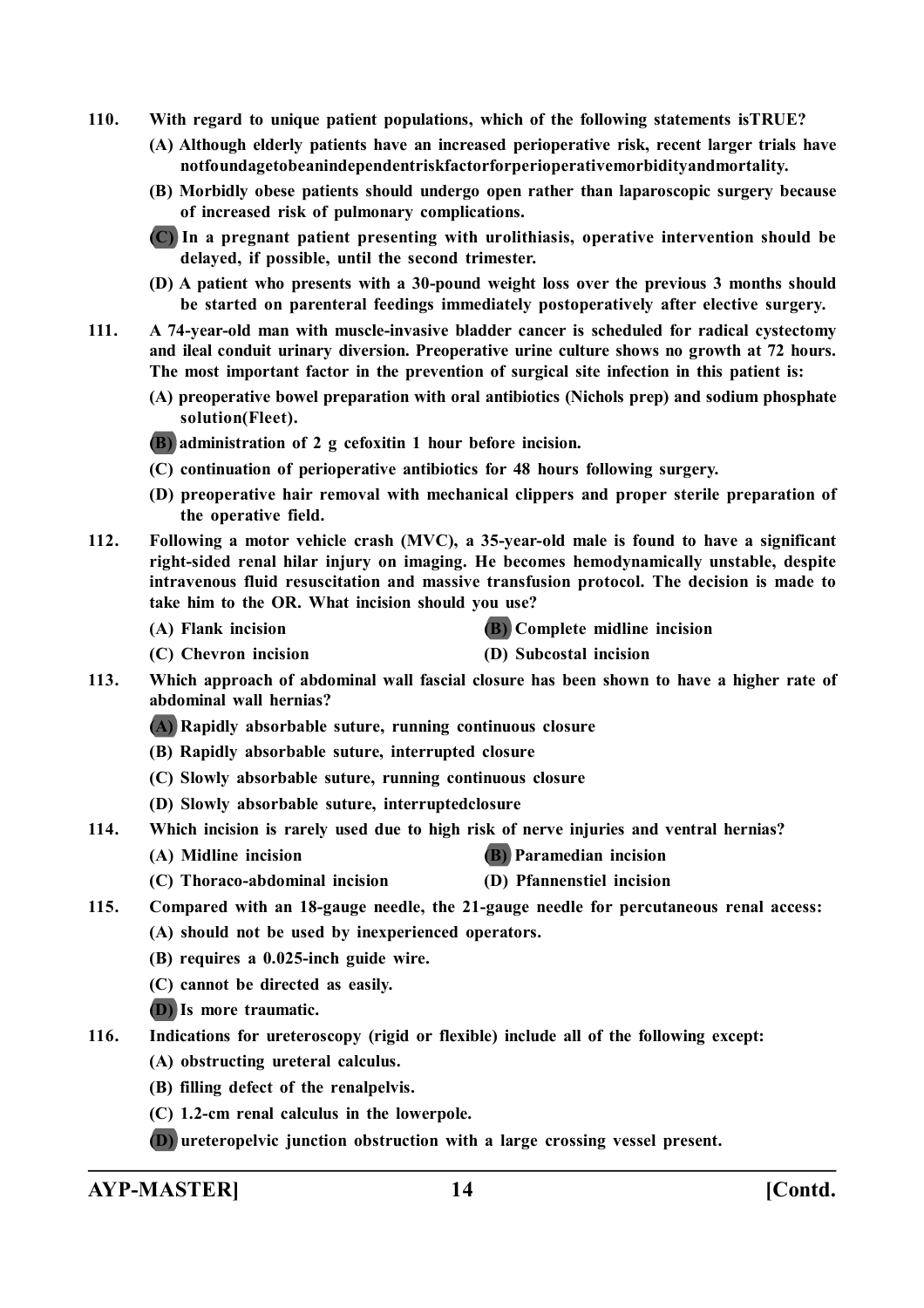- **117. If the Veressneedle has been unintentionally placed in the iliac artery during creation of the pneumoperitoneum for insuûation of the abdomen, which of the following is the best**
	- **(A) course of action to minimize further patient injury?**
	- **(B) Remove the Veressneedle, and proceed to open the abdomen.**
	- **(C) Remove the Veressneedle, and then proceed with insufflating at a different location.**
	- **(D) Leave the Veressneedle in place, and open the abdomen.**
- **118. All of the following are treatment options for a gas embolism during laparoscopy are true EXCEPT:**
	- **(A) Hyperventilate the patient with 100% oxygen.**
	- **(B) Immediately cease insufflation.**
	- **(C) Place the patient in a head-down position.**
	- **(D) Place the patient in a right lateral decubitus position with the left side up.**
- **119. The wavelength for the holmium: YAG (Ho:YAG) laser is:**
	- **(A) 1064 nm. (B) 1318nm.**
	- **(C) 2140nm. (D) 2640nm.**
- **120. Which of the following is accurate with regard to prenatal intervention for lower urinary tract obstruction (LUTO)?**
	- **(A) Improved survival; unchanged long-term renalfunction**
	- **(B) Decreased survival; improved long-term renalfunction**
	- **(C) Unchanged survival; improved long-term renalfunction**
	- **(D) Improved survival; decreased long-term renalfunction**
- **121. What is the optimal timing of spinal ultrasonography during screening for occult spinal dysraphism?**
	- **(A) Before 6 months of age (B) 6 months to 2 years of age**
	- **(C) At any age before puberty (D) At any age**
- **122. All of the following statements about postnatal ultrasound findings of hydronephrosis are true EXCEPT:**
	- **(A) hydronephrosis may be obstructive or non obstructive**
	- **(B) hydronephrosis is always an indication of obstruction.**
	- **(C) hydronephrosis can be more fully evaluated by functional imaging to identify obstruction.**
	- **(D) Hydronephrotic pelvicalyceal system can be differentiated from renal cysts based on whether the fluid spaces do not or do communicate.**
- **123. The most common pediatric uropathogenis:**
	- **(A) Escherichia coli. (B) Klebsiella.**
	- **(C) Proteus. (D) Enterobacter.**
- **124. NPO (nothing by mouth [nil per os]) status recommendations in children include:**
	- **(A) There should be an 8-hour period between the intake of full meals prior induction of general anesthesia, regional anesthesia, or sedation/analgesia.**
	- **(B) There should be a 4-hour period of time between the consumptions of breast milk and administration of general anesthesia, regional anesthesia, or sedation/analgesia.**
	- **(C) Children may have clear liquids up to 2 hours before elective procedures requiring anesthesia administration since risk of aspiration is low.**
	- **(D) All of the above.**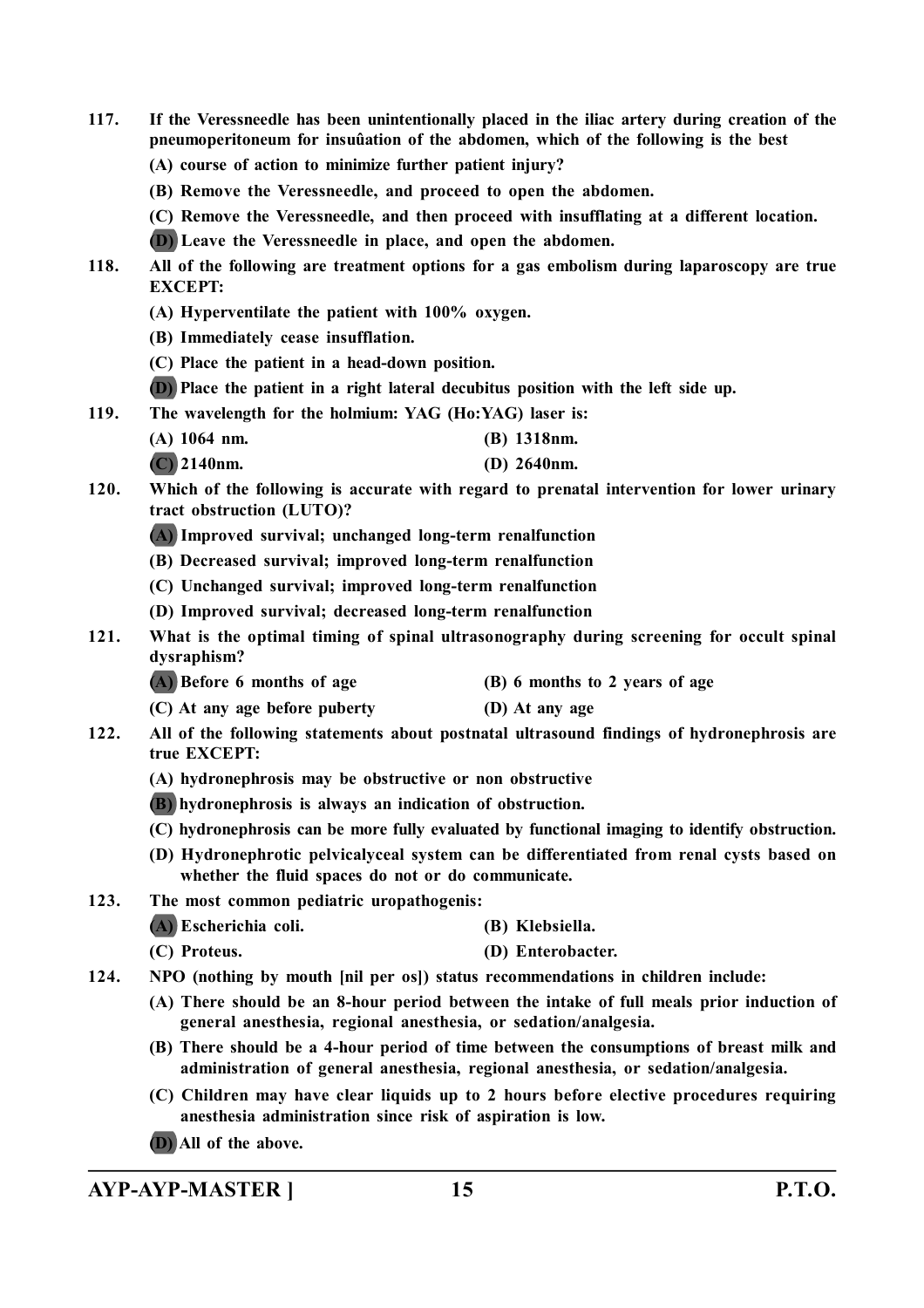| 125.                                                                                                                                                                                                                                                                                                                                                                                      | Which of the following organ systems are MOST likely to impact the early life of the patient<br>with prune-belly syndrome? |                                                                                                 |  |  |
|-------------------------------------------------------------------------------------------------------------------------------------------------------------------------------------------------------------------------------------------------------------------------------------------------------------------------------------------------------------------------------------------|----------------------------------------------------------------------------------------------------------------------------|-------------------------------------------------------------------------------------------------|--|--|
|                                                                                                                                                                                                                                                                                                                                                                                           | (A) Cardiac                                                                                                                | (B) Urinary                                                                                     |  |  |
|                                                                                                                                                                                                                                                                                                                                                                                           | (C) Pulmonary                                                                                                              | (D) Endocrine                                                                                   |  |  |
| 126.                                                                                                                                                                                                                                                                                                                                                                                      | valves EXCEPT:                                                                                                             | All of the following findings on antenatal imaging should raise suspicion of posterior urethral |  |  |
|                                                                                                                                                                                                                                                                                                                                                                                           | (A) thickened bladder wall.                                                                                                | (B) Bilateral pelvicaliectasis with ureterectasis.                                              |  |  |
|                                                                                                                                                                                                                                                                                                                                                                                           | (C) oligohydramnios.                                                                                                       | <b>(D)</b> ambiguous genitalia.                                                                 |  |  |
| 127.                                                                                                                                                                                                                                                                                                                                                                                      | What is the primary goal in management of neuromuscular dysfunction of the lower urinary<br>tract?                         |                                                                                                 |  |  |
|                                                                                                                                                                                                                                                                                                                                                                                           | (A) Achievement of urinary continence                                                                                      | (B) Achievement of fecal continence                                                             |  |  |
|                                                                                                                                                                                                                                                                                                                                                                                           | (C) Preservation of renal function                                                                                         | (D) Facilitation of sexual function                                                             |  |  |
| 128.                                                                                                                                                                                                                                                                                                                                                                                      | Lower urinary tract (LUT) dysfunction is associated with which of the following?                                           |                                                                                                 |  |  |
|                                                                                                                                                                                                                                                                                                                                                                                           | (A) Constipation                                                                                                           | (B) Neuropsychiatric issues                                                                     |  |  |
|                                                                                                                                                                                                                                                                                                                                                                                           | (C) UTIs                                                                                                                   | (D) All of the above                                                                            |  |  |
| 129.                                                                                                                                                                                                                                                                                                                                                                                      |                                                                                                                            | Which of the following metabolic/endocrinologic pathologies is unlikely to cause constipation?  |  |  |
|                                                                                                                                                                                                                                                                                                                                                                                           | (A) Hypercalcemia                                                                                                          | (B) Hypokalemia                                                                                 |  |  |
|                                                                                                                                                                                                                                                                                                                                                                                           | (C) Hypothyroidism                                                                                                         | <b>(D)</b> Precocious puberty                                                                   |  |  |
| 130.                                                                                                                                                                                                                                                                                                                                                                                      | Complications of the complete primary exstrophy repair technique include:                                                  |                                                                                                 |  |  |
|                                                                                                                                                                                                                                                                                                                                                                                           | (A) myogenic bladder failure.                                                                                              | (B) testicular atrophy.                                                                         |  |  |
|                                                                                                                                                                                                                                                                                                                                                                                           | (C) urethrocutaneous fistula.                                                                                              | (D) hip dislocation.                                                                            |  |  |
| 131.                                                                                                                                                                                                                                                                                                                                                                                      | Considering the surgical management of PBS patients, which of the statements is<br><b>CORRECT?</b>                         |                                                                                                 |  |  |
| (A) Abdominoplasty must be planned and performed after urinary tract reconstruction is<br>completed.<br>(B) The surgical and anesthesiologic risks are elevated when orchidopexy and<br>abdominoplasty are performed simultaneously with the urinary tract reconstruction before<br>puberty.<br>(C) Vesicoureteral reflux can be corrected with the Gregoir-Lich procedure in most cases. |                                                                                                                            |                                                                                                 |  |  |
|                                                                                                                                                                                                                                                                                                                                                                                           |                                                                                                                            |                                                                                                 |  |  |
|                                                                                                                                                                                                                                                                                                                                                                                           |                                                                                                                            |                                                                                                 |  |  |
|                                                                                                                                                                                                                                                                                                                                                                                           | or recur.                                                                                                                  | (D) Even when reduction cystoplasty is performed, significant postvoid results may remain       |  |  |
| 132.<br>A 13-year-old boy with a history of posterior urethral valves progresses to end-stage renal<br>disease and is a candidate for renal transplant. Of the complications listed below, which one<br>may be most likely to occur in a child with a history of posterior urethral valves?                                                                                               |                                                                                                                            |                                                                                                 |  |  |
|                                                                                                                                                                                                                                                                                                                                                                                           | (A) Acute graft rejection                                                                                                  |                                                                                                 |  |  |
|                                                                                                                                                                                                                                                                                                                                                                                           | (B) Vesicoureteral reflux                                                                                                  |                                                                                                 |  |  |
|                                                                                                                                                                                                                                                                                                                                                                                           | (C) Chronic graft rejection                                                                                                |                                                                                                 |  |  |
|                                                                                                                                                                                                                                                                                                                                                                                           | (D) Ureteral obstruction at site of ureteroneocystostomy                                                                   |                                                                                                 |  |  |
| 133.                                                                                                                                                                                                                                                                                                                                                                                      | In a child with urethral duplication, all of the following are true EXCEPT:                                                |                                                                                                 |  |  |
|                                                                                                                                                                                                                                                                                                                                                                                           | terms of caliber and function.                                                                                             | (A) In a case of duplicated urethra, the ventral urethra is morphologically more normal in      |  |  |
|                                                                                                                                                                                                                                                                                                                                                                                           | (B) Not all urethral duplications require surgical correction.                                                             |                                                                                                 |  |  |
|                                                                                                                                                                                                                                                                                                                                                                                           | (C) Most children with urethral duplication present with incontinence.                                                     |                                                                                                 |  |  |

**(D) Children with urethral duplication are not at high risk for urinary tract infection.**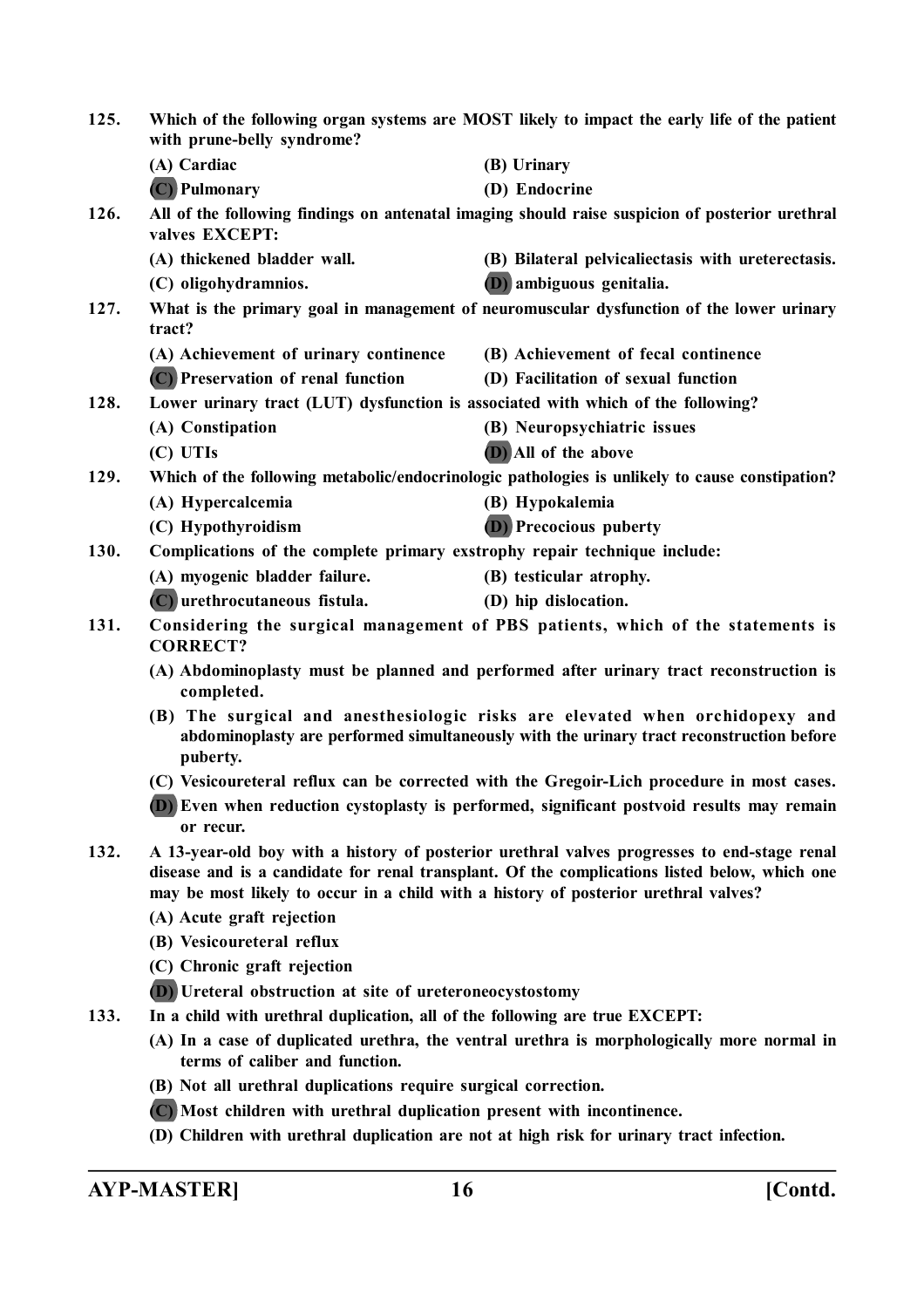- **134. An 8-year-old boy presents with a few drops of blood at the urethral meatus at the end of voiding intermittently, over the past 3 months. Which of the following is true regarding the diagnosis of urethrorrhagia?**
	- **(A) Presents classically as painful hematuria**
	- **(B) Associated with an increased risk of urinary tract infection**
	- **(C) Cystoscopy is essential to locate a bladder or urethral source of bleeding and rule out the presence of a neoplasm.**
	- **(D) May be associated with dysfunctional elimination syndrome**
- **135. Congenital renal arteriovenous fistulas are:**
	- **(A) usually congenital. (B) cirsoid in configuration.**
	- **(C) symptomatic before the third decade. (D) more common in males.**
- **136. Bilateral megacalycosis:**
	- **(A) occurs more frequently in females.**
	- **(B) has an increased number of dilated calyces.**
	- **(C) is associated with ureteral dilation.**
	- **(D) is autosomal recessive in inheritance pattern.**
- **137. A 50-year-old man with known von Hippel-Lindau disease presents with a single episode of gross hematuria. CT scan reveals a 3-cm enhancing mass in the upper pole of each kidney. Metastatic evaluation is negative. He is otherwise healthy. Appropriate treatment at this point would be:**
	- **(A) bilateral radical nephrectomy with the placement of a peritoneal dialysis catheter.**

**(B) bilateral upper pole partial nephrectomy.**

- **(C) right radical nephrectomy with left upper pole partial nephrectomy.**
- **(D) observation with serial CT every 4 months.**
- **138. The principal effects of congenital renal obstruction are:**
	- **(A) glomerulosclerosis, interstitial fibrosis, and atrophy.**
	- **(B) hypoplasia and increased epithelial-mesenchymal transformation.**
	- **(C) altered growth regulation, renal differentiation, and functional integration.**
	- **(D) glomerulosclerosis, renin downregulation, and tubular hypertrophy.**
- **139. In the fetal kidney, angiotensin activity:**
	- **(A) is tightly regulated by EGF.**
	- **(B) acts predominantly through the AT-1 receptor.**
	- **(C) affects epithelial-mesenchymal transformation.**
	- **(D) is an important regulator of renal growth.**
- **140. Which of the following is TRUE regarding secondary obstructive megaureters?**
	- **(A) It is caused by an aperistaltic juxtavesical segment that is unable to propagate urine at acceptable rates of flow.**
	- **(B) It most commonly occurs with neurogenic and non-neurogenic voiding dysfunction or infravesical obstruction such as posterior urethral valves.**
	- **(C) It may be due to acute infections, nephropathies, and other medical conditions that cause significant increases in urinary output that overwhelm maximal peristalsis.**
	- **(D) It is diagnosed once reflux, obstruction, and secondary causes of dilatation are ruled out.**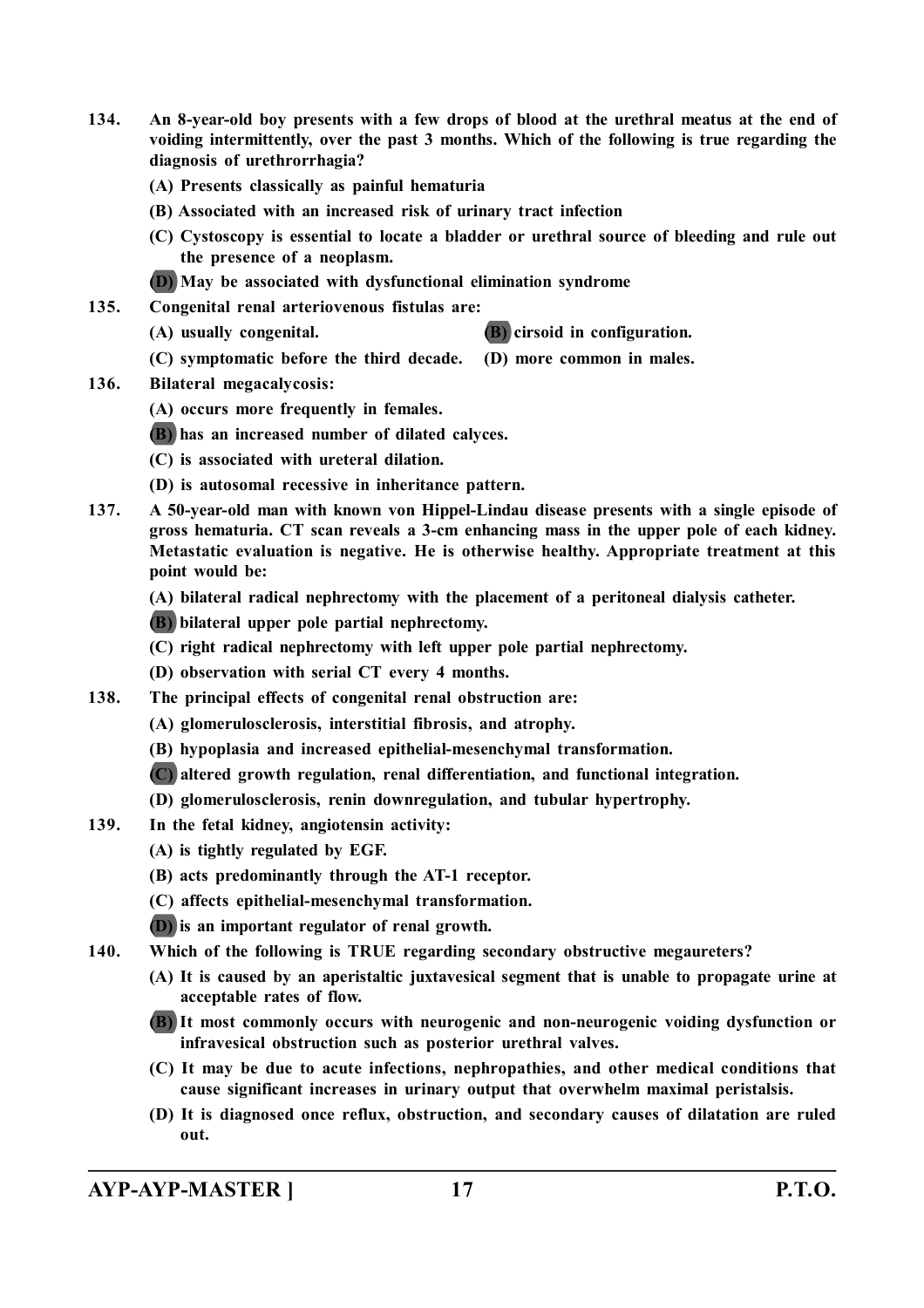| 141.                                                                        | Which of the following is the most serious complication to ureteral tailoring?                                     |                                                                                             |  |
|-----------------------------------------------------------------------------|--------------------------------------------------------------------------------------------------------------------|---------------------------------------------------------------------------------------------|--|
|                                                                             | (A) Gradual tapering can cause an abrupt change of the ureteral caliber and subsequently<br>kinking.               |                                                                                             |  |
|                                                                             | (B) A too short intravesical tunnel can cause vesicoureteral reflux.                                               |                                                                                             |  |
|                                                                             | (C) Compromising of the distal vasculature of the ureter with subsequent fibrosis.                                 |                                                                                             |  |
|                                                                             | (D) Secondary stenosis of the ureteral orifice.                                                                    |                                                                                             |  |
| 142.                                                                        | Which of the following interventions is NOT recommended for the treatment of cystinuria?                           |                                                                                             |  |
|                                                                             | (A) D-penicillamine                                                                                                | (B) Potassium citrate                                                                       |  |
|                                                                             | (C) Alpha-mercaptopropionylglycine                                                                                 | (D) Hydrochlorothiazide                                                                     |  |
| 143.                                                                        |                                                                                                                    | Which of the following is generally NOT associated with normocalcemic hypercalciuria?       |  |
|                                                                             | (A) Bartter syndrome                                                                                               | <b>(B)</b> Primary hyperparathyroidism                                                      |  |
|                                                                             | (C) Dent disease                                                                                                   | (D) Distal renal tubular acidosis (DRTA)                                                    |  |
| 144.                                                                        | Hydrocele formation after varicocele ligation is least likely to occur after which of the following<br>procedures? |                                                                                             |  |
|                                                                             | (A) Retroperitoneal ligation                                                                                       | (B) Subinguinal ligation                                                                    |  |
|                                                                             | (C) Laparoscopic ligation                                                                                          | <b>(D)</b> Transvenous embolization                                                         |  |
| 145.                                                                        | How commonly does cryptorchidism occur in full-term males?                                                         |                                                                                             |  |
|                                                                             | $(A) < 1\%$                                                                                                        | $(B)$ 1% to 4%                                                                              |  |
|                                                                             | (C) $5\%$ to $10\%$                                                                                                | (D) $15%$                                                                                   |  |
| 146.                                                                        | after a confirmatory exam is:                                                                                      | A 1-month-old full-term male presents with a unilateral nonpalpable testicle. The next step |  |
|                                                                             | (A) ultrasound to identify the position of the testicle.<br>(B) MRI with gadolinium.                               |                                                                                             |  |
|                                                                             |                                                                                                                    |                                                                                             |  |
|                                                                             | (C) hormonal therapy to induce descent.                                                                            |                                                                                             |  |
|                                                                             | (D) observation for spontaneous descent until 6 months of age.                                                     |                                                                                             |  |
| 147.                                                                        | In most cases of labial adhesions, which of the following is true?                                                 |                                                                                             |  |
|                                                                             | (A) They are believed to occur because of a relative state of hyperestrogenism.                                    |                                                                                             |  |
|                                                                             | (B) They should be treated with surgical lysis.                                                                    |                                                                                             |  |
| (C) They require no treatment.<br>(D) They occur secondary to sexual abuse. |                                                                                                                    |                                                                                             |  |
|                                                                             |                                                                                                                    |                                                                                             |  |
| 148.                                                                        | In a neonate with hypospadias and a unilateral cryptorchid testis:                                                 |                                                                                             |  |
|                                                                             | (A) midshaft location of the urethral meatus is an important risk factor for DSD.                                  |                                                                                             |  |
|                                                                             | (B) impalpability of the cryptorchid testis carries a 50% risk of a DSD.                                           |                                                                                             |  |
|                                                                             | (C) palpability of the cryptorchidtestis effectively rules out DSD.                                                |                                                                                             |  |
|                                                                             | (D) perineal hypospadias is not a risk factor for a DSD.                                                           |                                                                                             |  |
| 149.                                                                        | <b>Gender identity:</b>                                                                                            |                                                                                             |  |
|                                                                             | (A) is synonymous with gender role.                                                                                |                                                                                             |  |
|                                                                             | (B) is primarily determined by prenatal exposure to androgens.                                                     |                                                                                             |  |
|                                                                             | (C) is primarily determined by postnatal environmental influences.                                                 |                                                                                             |  |
|                                                                             | (D) is defined as the identification of self as either male or female                                              |                                                                                             |  |
|                                                                             |                                                                                                                    |                                                                                             |  |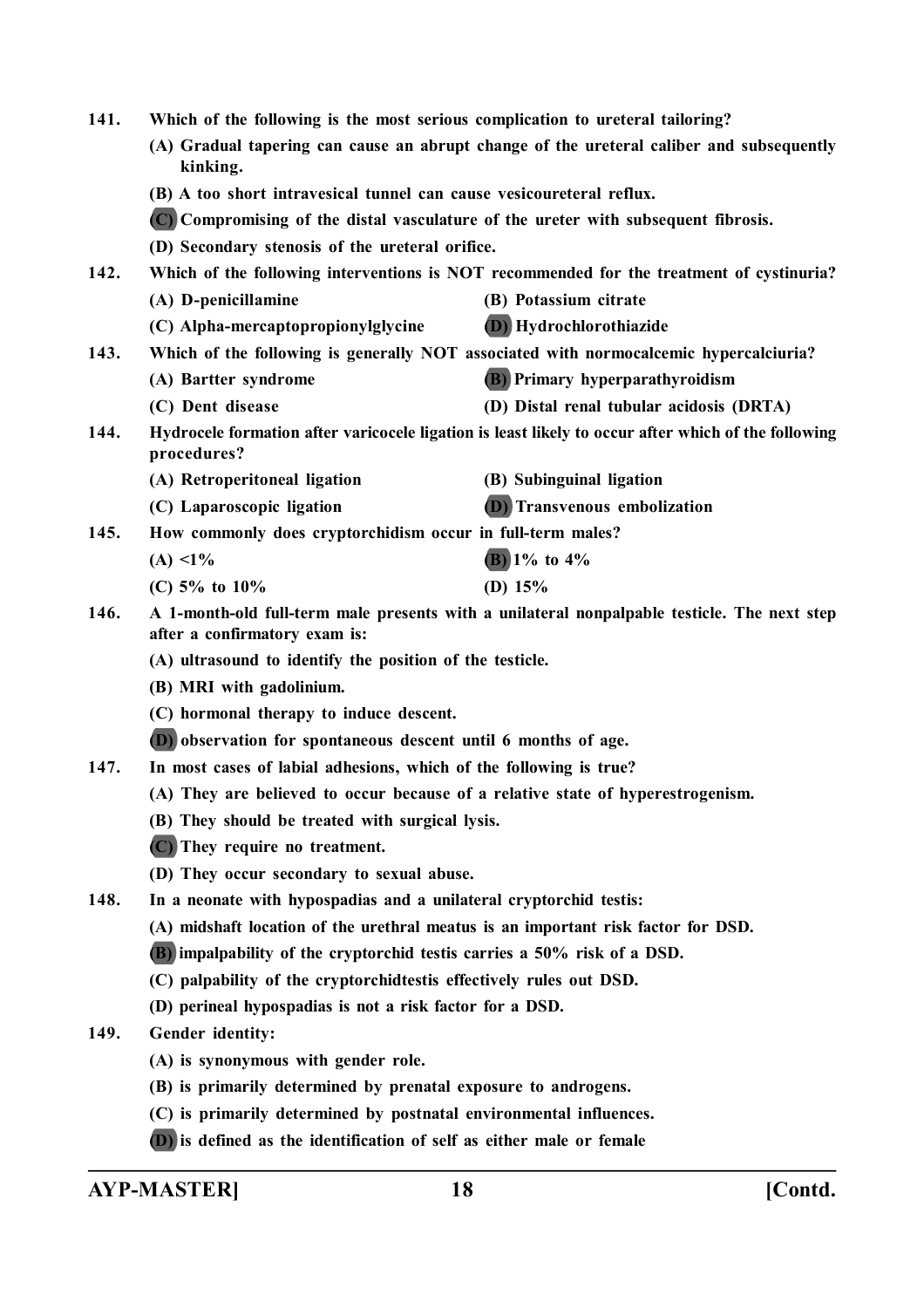- **150. The tuberous sclerosis complex is associated with the development of angiomyolipoma and cystic renal disease. These patients have been found to have an abnormality of chromosome:**
	- **(A) 1 (B) 7**
	- **(C) 9 (D) 12**
- **151. A 2-year-old boy is found to have bilateral Wilms tumor. There is atumor occupying more than 50% of the left kidney and a 4.0-cm tumor in the upper pole of the right kidney. The best next step is:**
	- **(A) left nephrectomy and right renal biopsy.**
	- **(B) bilateral partial nephrectomy.**
	- **(C) right partial nephrectomy and left renal biopsy.**
	- **(D) chemotherapy.**
- **152. A 5-year-old male presents with difficulty voiding and gross hematuria as well as right flank discomfort. US demonstrates a 5-cm mass at the level of the trigone with moderate-severe right hydronephrosis. A pelvic CT scan confirms these findings and doesnot show pelvic adenopathy. The next steps would be:**
	- **(A) open resection and right ureteral reimplantation.**
	- **(B) endoscopic biopsy followed by right internal stent placement if possible.**
	- **(C) to attempt a complete endoscopic resection.**
	- **(D) percutaneous nephrostomy tube placement followed by open biopsy.**
- **153. Antimicrobial prophylaxis is characterized as:**
	- **(A) administration of an antimicrobial agent within 4 to 6 hours of the procedure.**
	- **(B) administration of an antimicrobial agent for a period of time covering the first 48 hours after the procedure.**
	- **(C) administration of an antimicrobial agent within 30 minutes of the initiation of a procedure and for a period of time covering the first 48 hours after the procedure.**
	- **(D) administration of an antimicrobial agent within 60 to 120 minutes of the initiation of a procedure and for a period of time that covers the duration of the procedure.**
- **154. Which of the following organisms is NOT associated with positive nitrites on urine analysis?**

**(A)** *Enterococcus* **(B)** *E. coli*

| (C) Proteus mirabilis | (D) Klebsiellapneumoniae |
|-----------------------|--------------------------|

**155. Which of the following statements is FALSE about genitourinary (GU) TB patients?**

**(A) Magnetic resonance imaging (MRI) is often used to help diagnose patients with GU TB.**

- **(B) Computed tomography (CT) is most useful in extensive TB disease when other organ systems might be involved.**
- **(C) The most common finding of GU TB on plain film is calcification.**
- **(D) Intravenous urography (IVU) is the best test to detect early renal changes due to TB.**
- **156. Which of the following medications has been shown to improve overall survival with fewer severe side effects among patients with clear cell renal cell carcinoma who received previous treatment?**
	- **(A) Atezolizumab (B) Pembrolizumab**
	- **(C) Everolimus (D) Nivolumab**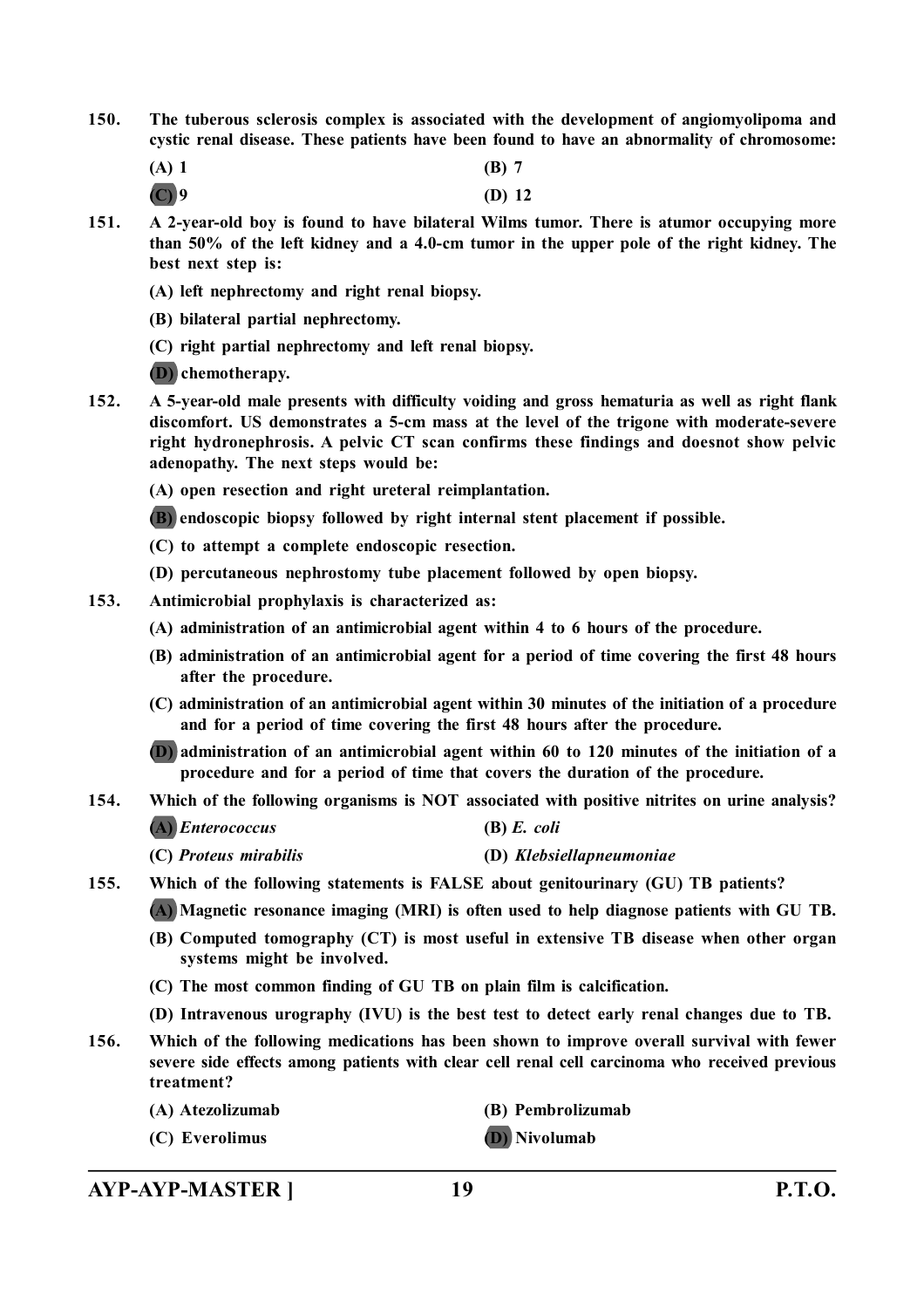| 157.                                                                                                 | The only segment of the urethra that does not have transitional epithelium is the:                                                                                                                             |                                                                                                                                                                                                                                                                                                                                                                                                                                                                   |  |
|------------------------------------------------------------------------------------------------------|----------------------------------------------------------------------------------------------------------------------------------------------------------------------------------------------------------------|-------------------------------------------------------------------------------------------------------------------------------------------------------------------------------------------------------------------------------------------------------------------------------------------------------------------------------------------------------------------------------------------------------------------------------------------------------------------|--|
|                                                                                                      | (A) prostatic urethra.                                                                                                                                                                                         | (B) membranous urethra.                                                                                                                                                                                                                                                                                                                                                                                                                                           |  |
|                                                                                                      | (C) bulbar urethra.                                                                                                                                                                                            | <b>(D)</b> fossanavicularis.                                                                                                                                                                                                                                                                                                                                                                                                                                      |  |
| 158.                                                                                                 | Spermiogenesis includes all of the following processes EXCEPT:                                                                                                                                                 |                                                                                                                                                                                                                                                                                                                                                                                                                                                                   |  |
|                                                                                                      | (A) loss of cytoplasm                                                                                                                                                                                          | (B) formation of the acrosome                                                                                                                                                                                                                                                                                                                                                                                                                                     |  |
|                                                                                                      | (C) flagellar formation                                                                                                                                                                                        | <b>(D)</b> cell division                                                                                                                                                                                                                                                                                                                                                                                                                                          |  |
| 159.<br>After ejaculation the contents of the vas deferens are:                                      |                                                                                                                                                                                                                |                                                                                                                                                                                                                                                                                                                                                                                                                                                                   |  |
|                                                                                                      | (A) returned to the seminal vesicles                                                                                                                                                                           | (B) maintained in the ampulla                                                                                                                                                                                                                                                                                                                                                                                                                                     |  |
|                                                                                                      | (C) released into the ejaculatory ducts                                                                                                                                                                        | <b>(D)</b> propelled back into the epididymis                                                                                                                                                                                                                                                                                                                                                                                                                     |  |
| 160.                                                                                                 | situation indicated?                                                                                                                                                                                           | Which of the following surgical sperm retrieval techniques is inappropriate for the clinical                                                                                                                                                                                                                                                                                                                                                                      |  |
|                                                                                                      | (A) Percutaneous epididymal sperm aspiration (PESA) for congenital absence of vas                                                                                                                              |                                                                                                                                                                                                                                                                                                                                                                                                                                                                   |  |
|                                                                                                      |                                                                                                                                                                                                                | (B) Percutaneous testicular sperm aspiration (PTSA) after failed vasoepididymostomy                                                                                                                                                                                                                                                                                                                                                                               |  |
|                                                                                                      | testicular embryonal carcinoma                                                                                                                                                                                 | (C) Electroejaculation in a man with postretroperitoneal lymph node dissection for left                                                                                                                                                                                                                                                                                                                                                                           |  |
| (D) Microsurgical epididymal sperm aspiration (MESA) for spermatogenic maturation arrest             |                                                                                                                                                                                                                |                                                                                                                                                                                                                                                                                                                                                                                                                                                                   |  |
| 161.                                                                                                 | The vacuum erection device is most advantageous for ED associated with:                                                                                                                                        |                                                                                                                                                                                                                                                                                                                                                                                                                                                                   |  |
|                                                                                                      | (A) veno-occlusive dysfunction.                                                                                                                                                                                | (B) glanular insufficiency.                                                                                                                                                                                                                                                                                                                                                                                                                                       |  |
|                                                                                                      | (C) postpriapism.                                                                                                                                                                                              | (D) postexplantation of a penile prosthesis.                                                                                                                                                                                                                                                                                                                                                                                                                      |  |
| 162.<br>In patients with ED, the vascular lesion addressed by arterial revascularization surgery is: |                                                                                                                                                                                                                |                                                                                                                                                                                                                                                                                                                                                                                                                                                                   |  |
|                                                                                                      | (A) internalpudendal artery stenosis.                                                                                                                                                                          | (B) penile dorsal artery stenosis.                                                                                                                                                                                                                                                                                                                                                                                                                                |  |
|                                                                                                      | (C) cavernosal artery stenosis.                                                                                                                                                                                | (D) penile deep dorsal venous incompetence.                                                                                                                                                                                                                                                                                                                                                                                                                       |  |
| 163.                                                                                                 | PDE5 inhibitors are first-line therapy for ED, but like intracavernous therapy, PDE5 inhibitors<br>have been associated with prolonged erection and priapism. Which agent is most likely to<br>cause priapism? |                                                                                                                                                                                                                                                                                                                                                                                                                                                                   |  |
|                                                                                                      | (A) Sildenafil, 100 mg PRN sex                                                                                                                                                                                 |                                                                                                                                                                                                                                                                                                                                                                                                                                                                   |  |
|                                                                                                      | (B) Avanafil, 200 mg PRN sex                                                                                                                                                                                   |                                                                                                                                                                                                                                                                                                                                                                                                                                                                   |  |
|                                                                                                      | (C) Levitra, 20 mg PRN sex                                                                                                                                                                                     |                                                                                                                                                                                                                                                                                                                                                                                                                                                                   |  |
|                                                                                                      | (D) None of these agents is more likely to result in priapism                                                                                                                                                  |                                                                                                                                                                                                                                                                                                                                                                                                                                                                   |  |
| 164.                                                                                                 |                                                                                                                                                                                                                | Early reviews concluded that the natural history of ischemic priapism is ED. Recent<br>interventions have tracked sexual health function outcomes with evidence-based<br>questionnaires such as the International Index of Erectile Function (IIEF-5). Improvements<br>in medical and surgical management of ischemic priapism may preserve erectile function.<br>Unfortunately, ED is likely to occur if reversal by medical or surgical means is not successful |  |

**after how many hours?**

**(A) 8 hours (B) 12 to 24 hours**

**(C) 36 hours (D) 48 hours**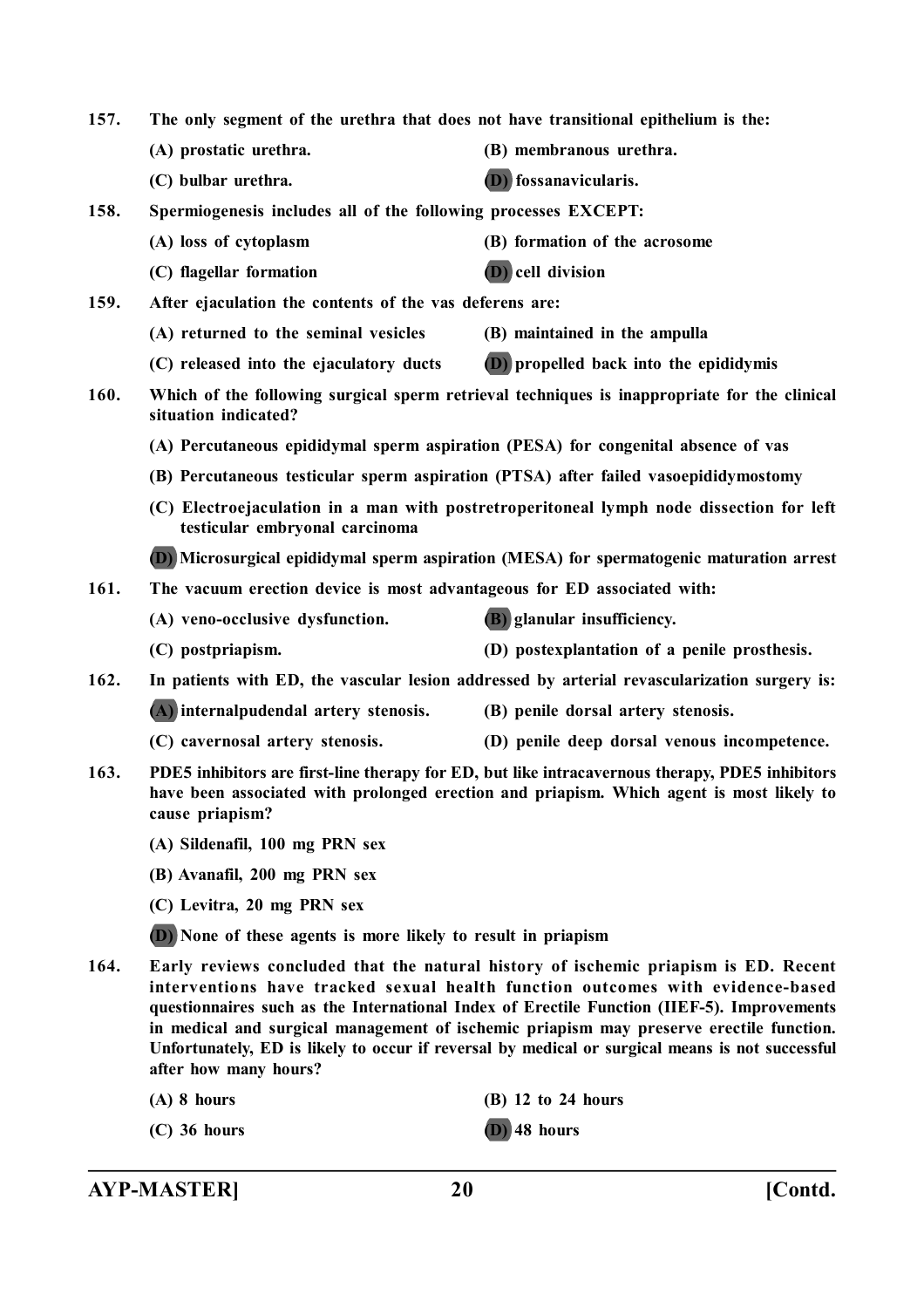**165. A 54-year-old man presents with an enlarging right inguinal mass.On examination, a palpable mass is noted in the right inguinalregion that extends into the right hemiscrotum. The testis cannot be distinguished from this mass. Staging CT reveals a heterogeneous, infiltrative** area of low-intensity mass  $(-20$  Hounsfield units),  $6 \times 9$  cm, involving the right spermatic **cord and extending from the inguinal canal into the scrotum with displacement of the right testis. There is no evidence of retroperitoneal lymphadenopathy or distant metastases. The most appropriate management is:**

**(A) inguinal orchiectomy followed by adjuvant radiotherapy.**

- **(B) inguinal orchiectomy alone.**
- **(C) transscrotal orchiectomy.**
- **(D) inguinal orchiectomy followed by ifosfamide-based adjuvant chemotherapy.**
- **166. A 42-year-old asymptomatic man presents for management of right NSGCT (80% embryonal carcinoma, 10% teratoma, 10% choriocarcinoma). His preorchiectomyhCG value was 15,000 mU/mL (upper limit: <5 mU/mL), and this has risen to 50,800 mU/mL after orchiectomy. Chest CT shows numerous pulmonary nodules. There is evidence of multiple masses in the interaortocaval region (largest, 4.8 cm) and masses in the paraaortic region (largest, 2.6 cm). The most appropriate management is:**
	- **(A) three cycles of bleomycin-etoposide-cisplatin chemotherapy.**
	- **(B) RPLND.**
	- **(C) two cycles of bleomycin-etoposide-cisplatin chemotherapy.**
	- **(D) CT of the head.**
- **167. The processes required to ensure antegrade ejaculation of sperm containing semen include all of the following EXCEPT:**
	- **(A) seminal emission through vasa deferentia.**
	- **(B) closure of the bladder neck.**
	- **(C) smooth muscle contraction of the prostate.**
	- **(D) penile erection.**
- **168. All of the following interventions have demonstrated efficacy inmanagingchylous ascites EXCEPT:**
	- **(A) medium-chain triglyceride (MCT) diet.**
	- **(B) total parenteral nutrition.**
	- **(C) subcutaneousoctreotide.**

**(D) limiting fat intake preoperatively.**

- **169. Potential advantages to laparoscopic compared with open RPLND include all of the following EXCEPT which?**
	- **(A) Improved cosmesis (B) Shorter convalescence**

**(C) Improved disease-free survival (D) Shorter interval to chemotherapy when necessary**

- **170. What is the embryologic origin of the seminal vesicles?**
	- **(A) Müllerian duct (B) Ectodermal ridge**
	- **(C) Distal mesonephric duct (D) Swelling of the distal paramesonephric duct**

# **AYP-AYP-MASTER ] 21 P.T.O.**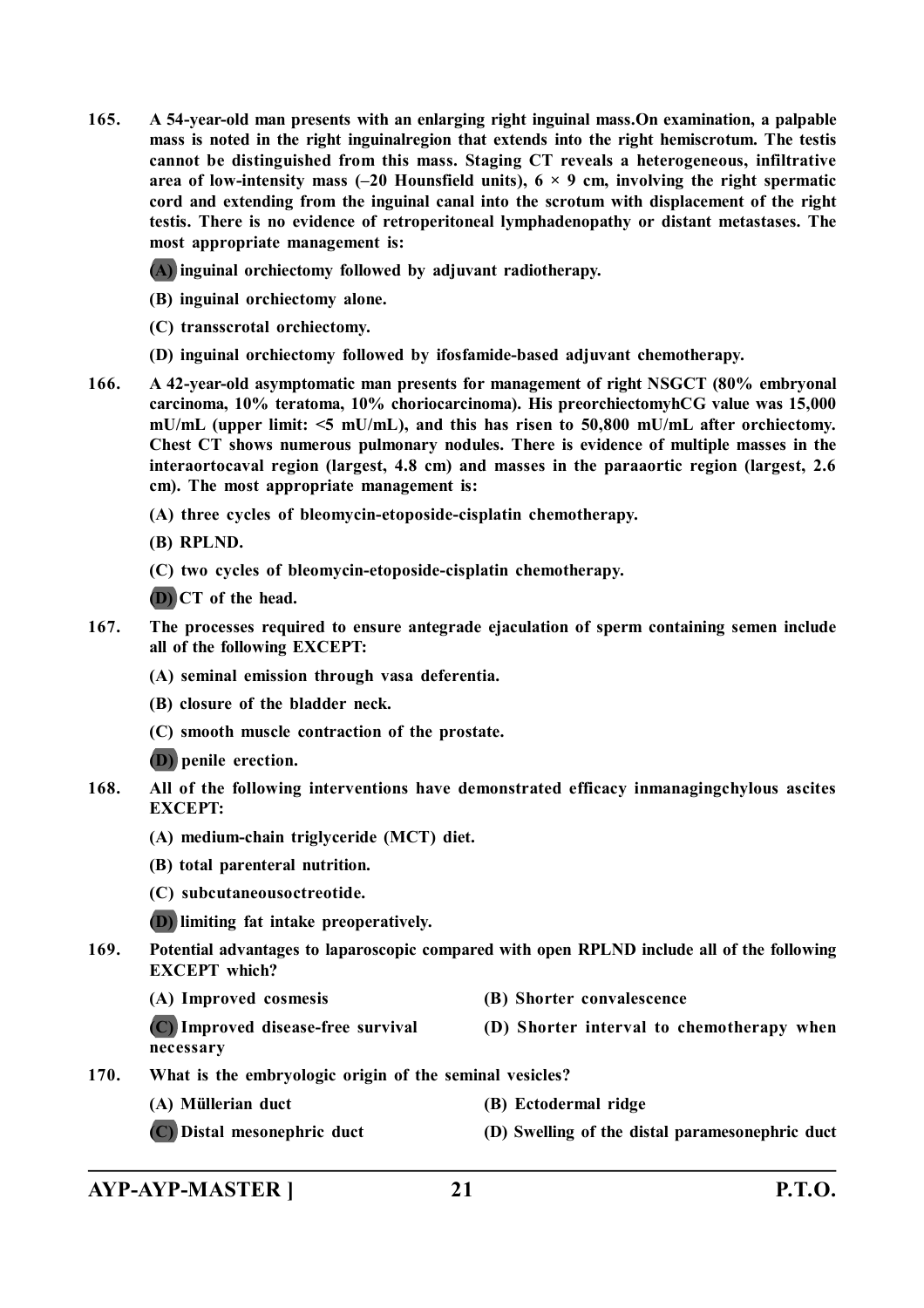**171. What is the Mercier bar?**

| (A) The intramural ureter     | (B) The bladder trigone  |
|-------------------------------|--------------------------|
| $(C)$ The interureteral ridge | (D) Intraureteral valves |

- **172. What is normal baseline or resting ureteral pressure?**
	- **(A) 0 to 5 cm H2O (B) 5 to 10 cm H2O**
	- **(C) 10 to 15 cm H2O (D) 15 to 20 cm H2O**
- **173. Which of the following statements is TRUE regarding surgical revascularization of a renal artery?**
	- **(A) A kidney less than 8 cm in length can be successfully revascularized.**
	- **(B) Retrograde filling of the distal renal artery by collateral circulation on radiographic or scintigraphic imaging studies is more likely to result in a successful surgical outcome.**
	- **(C) Patients who require renal vascular surgery do not have significant vascular disease elsewhere.**
	- **(D) Correction of a renal artery lesion and an aortic aneurysm need to be done simultaneously.**
- **174. A hypertensive 38-year-old man has a serum creatinine of 2.4mg/dL. The urinalysis has 10 to 20 RBCs/HPF, 3 + protein, andRBC casts. Ultrasound shows echogenic kidneys without hydronephrosis. The best way to achieve a diagnosis is:**
	- **(A) renal angiography. (B) renal biopsy.**
	- **(C) retrograde pyelography. (D) MRI.**
- **175. The treatment modality associated with the greatest stone-free ratesand the least morbidity for patients with distal ureteral stones of any size is:**
	- **(A) PNL. (B) SWL.**
	- **(C) ureteroscopy. (D) openureterolithotomy.**
- **176. A first-time stone former is diagnosed with a 4-mm proximal ureteral calculus. The best initial management is:**
	- **(A) ureteroscopic laser lithotripsy. (B) ureteral stent placement.**
	-
	- **(C) SWL. (D) expectant management.**
- **177. During the course of aureteroscopic laser lithotripsy procedure fora 1-cm proximal ureteral stone, a ureteral perforation is noted after fragmentation and removal of the calculus. On inspection of the perforation, a stone fragment is noted outside the ureter in the retroperitoneum. The most appropriate management is to:**

**(A) terminate the procedure and place a ureteral stent.**

**(B) advance the ureteroscope into the retroperitoneum and remove the stone fragment with a basket device.**

- **(C) place a nephrostomy tube.**
- **(D) perform laparoscopic exploration and removal of the residual fragment.**
- **178. The use of double-J stents to reduce the risk of steinstr asseafter SWL has been demonstrated to be beneficial for what size of stones?**
	- **(A) Greater than 5 mm (B) Greater than 10 mm**
	- **(C) Greater than 15 mm (D) Greater than 20 mm**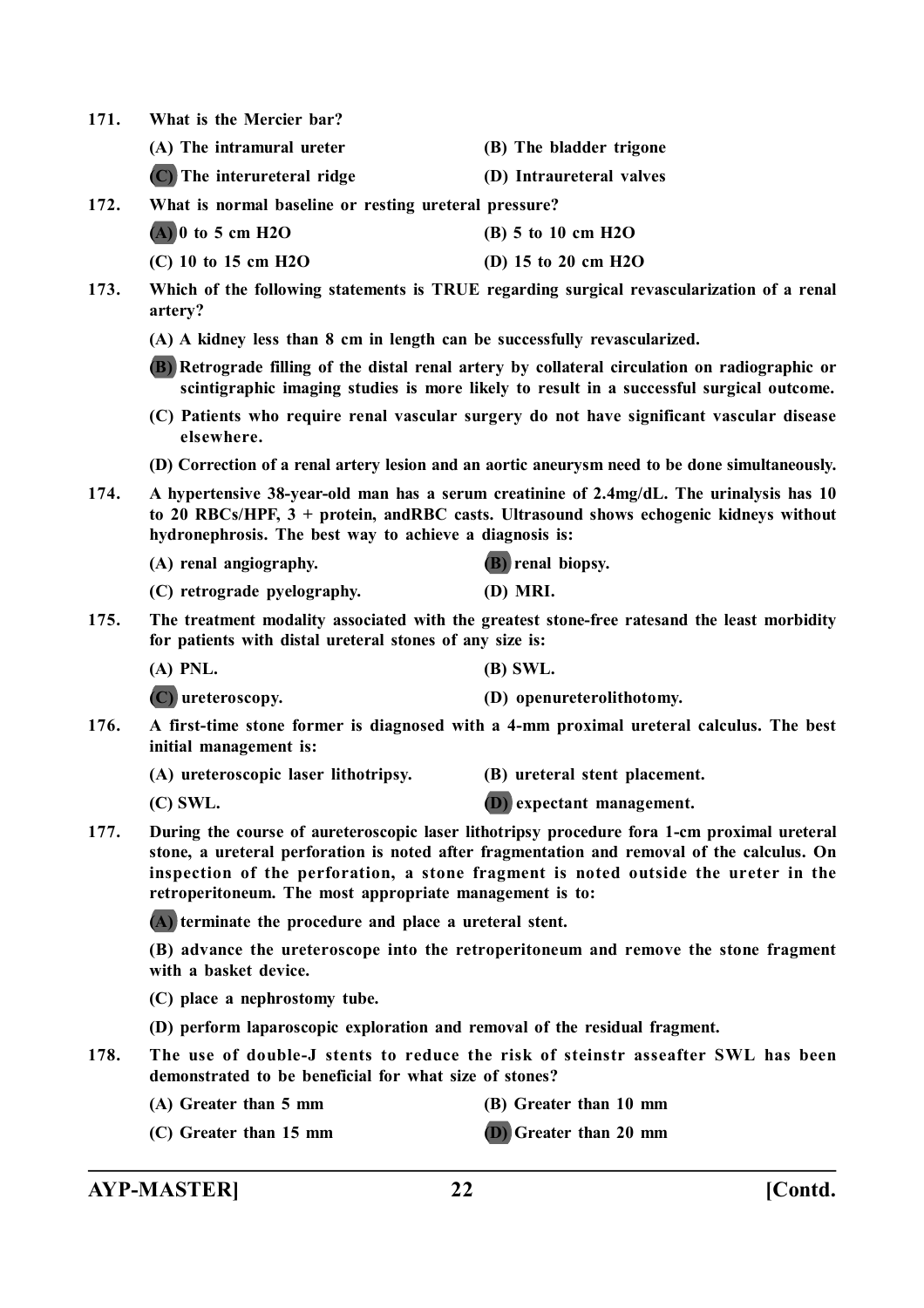- **179. Which of the following are the most commonly isolated organisms in case of infection stones?**
	-
	- **(A) Proteus spp. (B) Escherichia coli**
	- **(C) Enterococci (D) All of the above**
- **180. In performing a cystectomy and orthotopic ileal neobladder in a male, the most important step in preserving continence isto:**
	- **(A) construct a large capacityreservoir.**
	- **(B) avoid excess dissection anterior to theurethra.**
	- **(C) perform a nerve-sparing procedure in allcases.**
	- **(D) avoid removal of the presacral lymphnodes.**
- **181. Regarding perioperative thrombo-prophylaxis treatment after robot assisted radical cystectomy (RARC), which of the following is true?**
	- **(A) Pneumatic compressions and leg stockings only are adequate.**
	- **(B) Low molecular weight heparin can be used as a single dose before the operation**
	- **(C) Low molecular weight heparin should be continued up to 4 weeks after surgery.**
	- **(D) Both mechanical and pharmacological prophylaxes are adequate for 48 hours perioperative.**
- **182. Regarding genetic and familial factors in the etiology of BPH, which statement isTRUE?**
	- **(A) There is no evidence that BPH is a familial disease.**
	- **(B) Any man who has undergone transurethral resection of the prostate (TURP) should alert his sons that their chances of requiring TURP is three times greater than agematched controls.**
	- **(C) Cases of familial BPH tend to occur in men with smaller prostates than the sporadic cases of BPH.**
	- **(D) Approximately 50% of cases of BPH in men who undergo surgery when younger than the age of 60 years are estimated to be inheritable.**
- **183. Digital rectal examination at the time of the assessment of patients with LUTSs:**
	- **(A) should always be performed with the only aim to rule out prostate cancer.**
	- **(B) allows estimation of prostate volume, which is useful for planning further management.**
	- **(C) does not provide reliable information, and therefore should not be performed.**
	- **(D) may be used to obtain prostatic secretion.**
- **184. Which test should always be considered in a man with prevalent storage symptoms and a history of smoking?**
	- **(A) Urinalysis. (B) Serum prostate-specific antigen (PSA) test.**
	- **(C) Urine cytology. (D) Frequency-volume charts.**
- **185. Calcifications diûusely seen in the prostate on transrectal ultrasound are:**
	- **(A) called corpora amylacea.**
	- **(B) always considered abnormal and mandatebiopsy.**
	- **(C) considered diagnostic for prostate cancer.**
	- **(D) incidental findings usually due to advanced age.**

**AYP-AYP-MASTER ] 23 P.T.O.**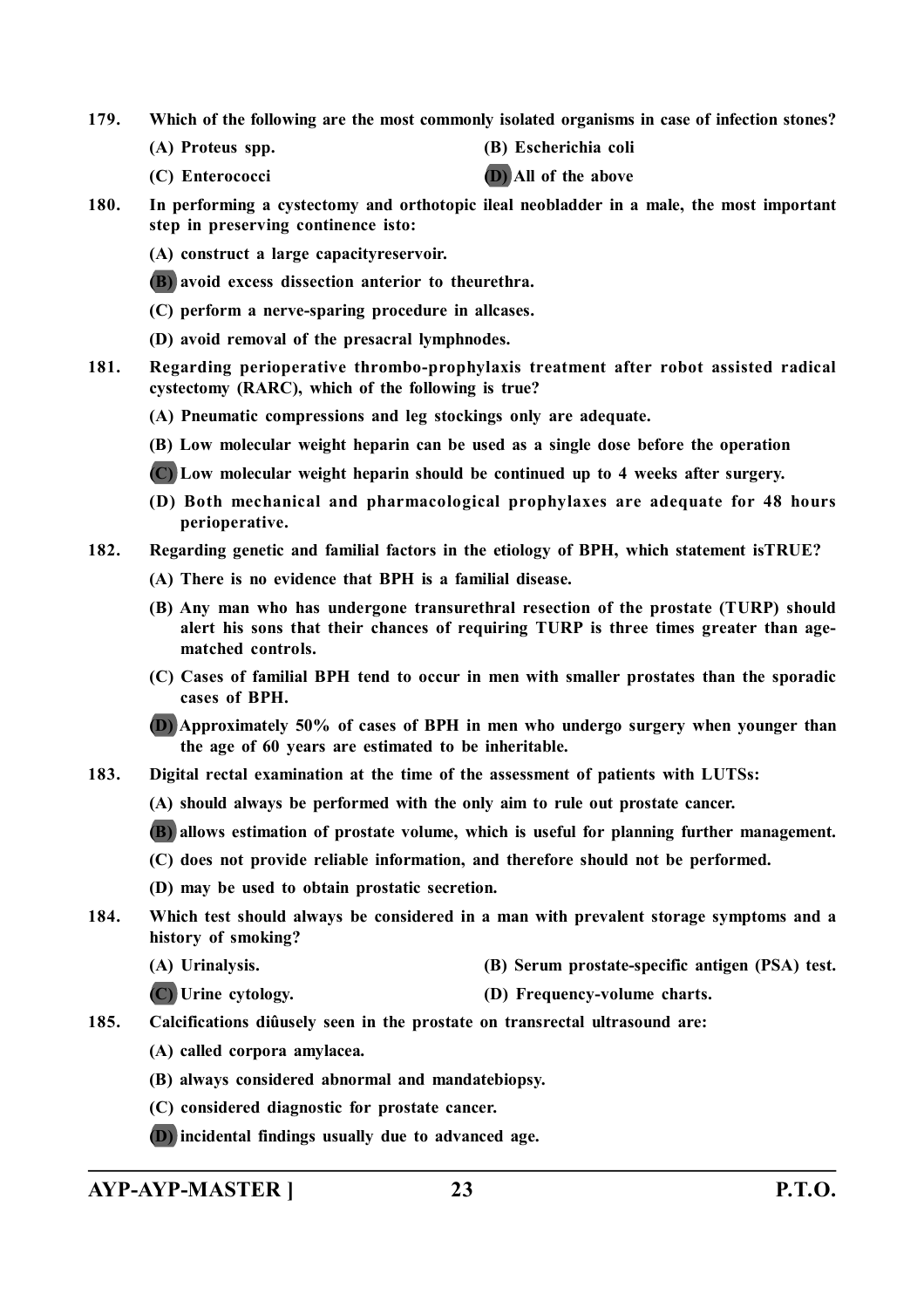- **186. Which of the following statements concerning ultrasonographic estimates of prostate size/ volume is TRUE?**
	- **(A) Only one formula (prolate ellipse) is acceptable to determine prostate volume.**
	- **(B) There is a poor correlation between radical prostatectomy specimen weights and volume as measured by TRUS.**
	- **(C) The mature average prostate is between 20 and 25 g and remains relatively constant until approximately age 50, when the gland enlarges in many men.**
	- **(D) Prostate cancer is always associated with an increase in overall volume of theprostate.**
- **187. All of the following statements are true about high-grade prostatic intraepithelial neoplasia (PIN), EXCEPT:**
	- **(A) Glands are architecturally benign.**
	- **(B) If unifocal, PIN is not associated with an increased risk of cancer on rebiopsy.**
	- **(C) PIN shares some of the molecular findings with prostatic adenocarcinoma.**
	- **(D) PIN is the same as intraductal carcinoma.**
- **188. Whichofthefollowingtestshasthehighestpositivepredictivevalueforprostatecancer?**
	- **(A) PSA. (B) Digital rectal exam (DRE).**
	- **(C) Transrectal ultrasonography (TRUS). (D) Combination of DRE and TRUS.**
- **189. Which of the following increases the risk of early urinary toxicity after external beam radiation therapy to the prostate?**
	- **(A) Previous urinary tract infection**
	- **(B) Nocturia**
	- **(C) History of hematospermia**
	- **(D) Previous transurethral resection of prostate (TURP)**
- **190. Which of the following represents unfavorable intermediate-risk disease?**
	- **(A) Gleason 3 + 4, PSA 9.5, cT2a (B) Gleason 4 + 3, PSA 9.5, cT3a**
	- **(C) Gleason 4 + 4, PSA 9.5, cT1c (D) Gleason 4 + 3, PSA 12.8, cT2a**
- **191. Advantages of using mpMRI to identify suitable candidates for prostate focal therapy include all the following EXCEPT:**
	- **(A) It improves the detection of anterior zone cancers**
	- **(B) It preferentially detects high-grade lesions**
	- **(C) It accurately estimates lesion size for determination of ablation margin**
	- **(D) It improves the detection of extra-prostatic extension**
- **192. Identification of patients with high-risk prostate cancer is best achieved by:**
	- **(A) Transrectal ultrasonography. (B) Serum prostate-specific antigen (PSA).**
	- **(C) Digital rectal examination. (D) Serum PSA, biopsy grade, clinicalstage.**
- **193. By using the Kattan postoperative nomogram, which of the following contributes most to the risk of biochemical recurrence after radical prostatectomy?**
	-
	- **(A) Positive surgical margin (B) Pretreatment serum PSA of 17 ng/mL**
	- **(C) Gleason 4 + 3disease (D) Established capsular penetration**